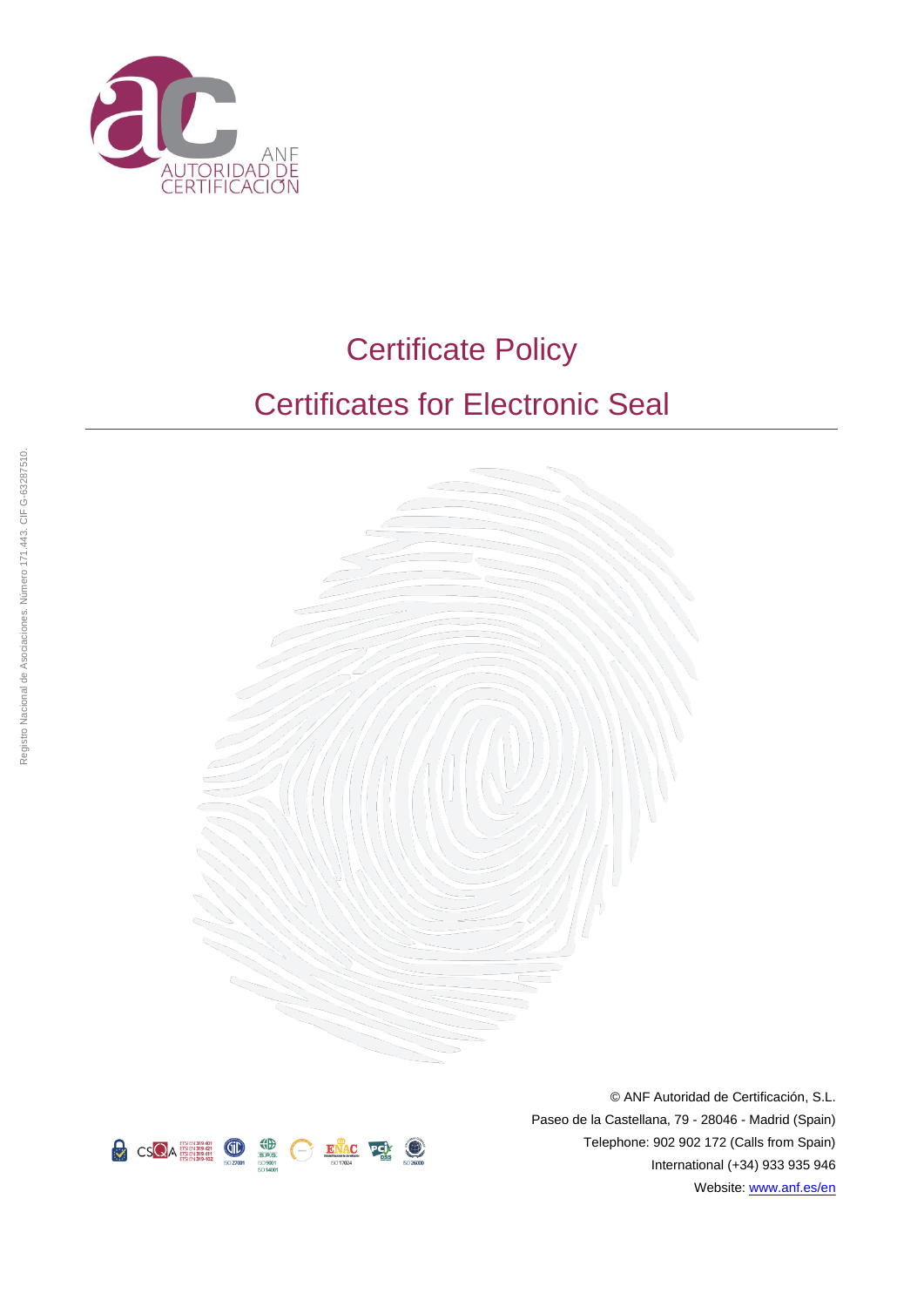**Security Level**

Public Document

# **Important Notice**

*This document is property of ANF Autoridad de Certificación.*

*Distribution and reproduction is prohibited without written authorization of ANF Autoridad de Certificación.*

# **2000 – 2022 CC-BY- ND (Creative commons licenses)**

Address: Paseo de la Castellana, 79 - 28046 - Madrid (Spain)

Telephone: 932 661 614 (Calls from Spain) International (+34) 933 935 946

Website[: www.anf.es/en](http://www.anf.es/en)

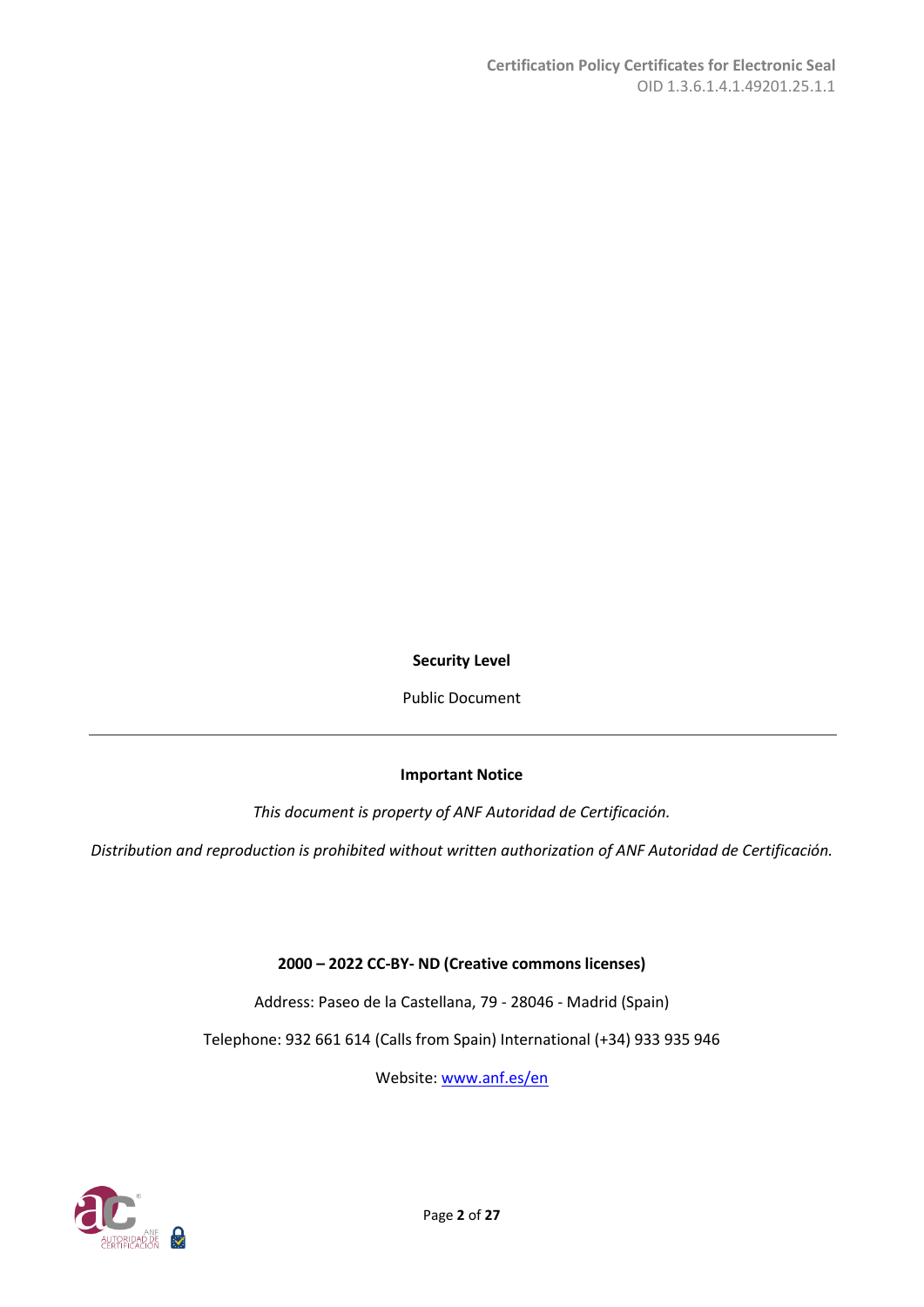# **INDEX**

| $\mathbf{1}$ |  |
|--------------|--|
| 1.1.         |  |
| 1.2.         |  |
| 1.3.         |  |
| 1.3.1.       |  |
| 1.4.         |  |
| 1.4.1.       |  |
| 1.4.2.       |  |
| 1.4.3.       |  |
| 1.5.         |  |
| 1.6.         |  |
| 2.           |  |
| 2.1.         |  |
| 2.2.         |  |
| 2.3.         |  |
| 2.4.         |  |
| 2.5.         |  |
| 3.           |  |
| 3.1.         |  |
| 3.1.1.       |  |
| 3.1.2.       |  |
| 3.1.3.       |  |
| 3.1.4.       |  |
| 3.1.5.       |  |
| 3.1.6.       |  |
| 3.2.         |  |
| 3.2.1.       |  |
| 3.2.2.       |  |
| 3.3.         |  |

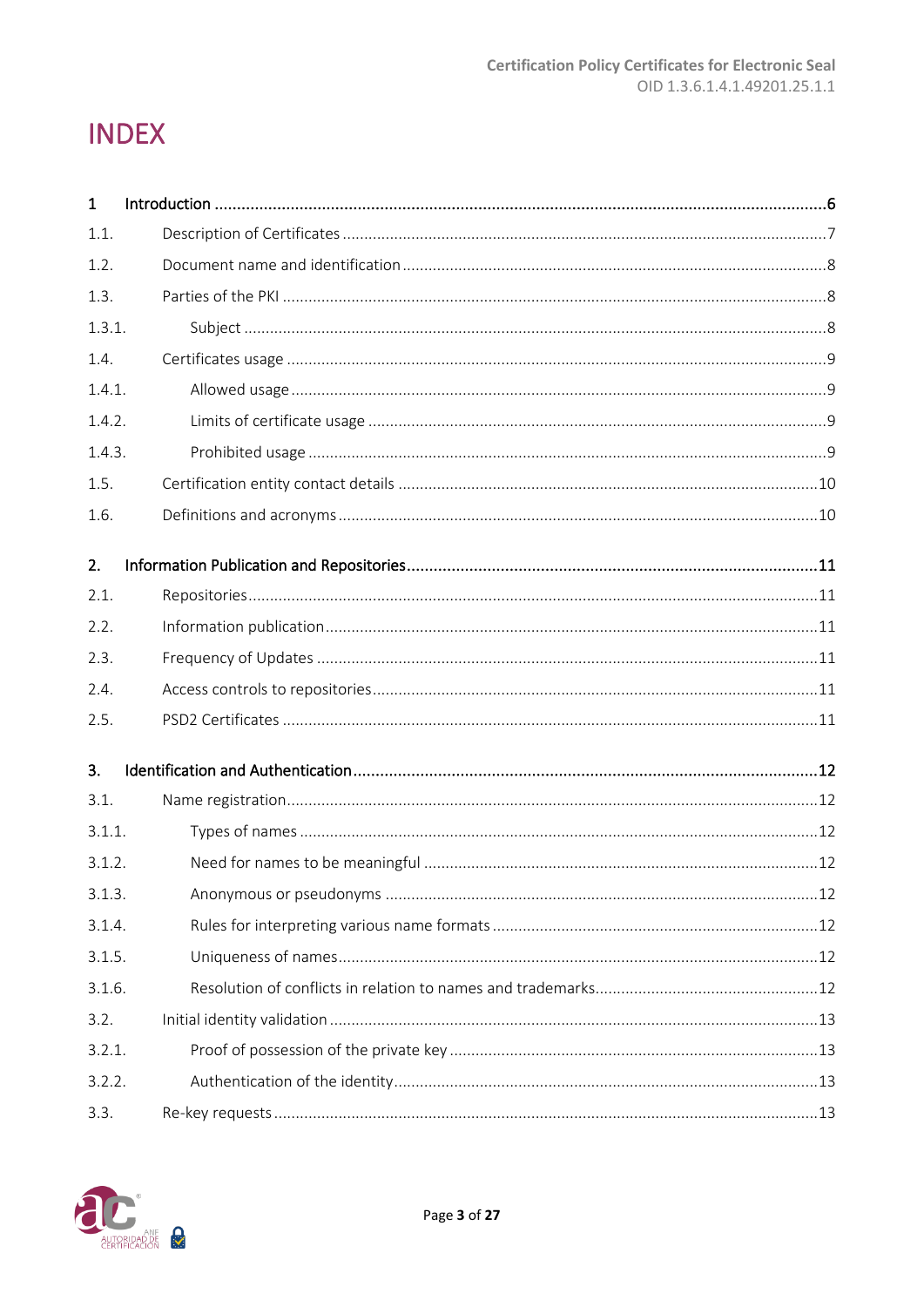| 3.4.     |                                                                                                  |
|----------|--------------------------------------------------------------------------------------------------|
| 4.       |                                                                                                  |
| 4.1.     |                                                                                                  |
| 4.1.1.   |                                                                                                  |
| 4.1.2.   |                                                                                                  |
| 4.2.     |                                                                                                  |
| 4.3.     |                                                                                                  |
| 4.3.1.   |                                                                                                  |
| 4.3.3.   | 4.3.4. Processing by legitimation of signature by a notary public or certified by the ARR or IVO |
| operator | 17                                                                                               |
| 4.3.4.   |                                                                                                  |
| 4.3.5.   |                                                                                                  |
| 4.4.     |                                                                                                  |
| 4.4.1.   |                                                                                                  |
| 4.4.2.   |                                                                                                  |
| 4.5.     |                                                                                                  |
| 4.5.1.   |                                                                                                  |
| 4.5.2.   |                                                                                                  |
| 4.5.3.   |                                                                                                  |
| 4.5.4.   |                                                                                                  |
| 4.5.5.   |                                                                                                  |
| 4.6.     |                                                                                                  |
| 4.7.     |                                                                                                  |
| 4.7.1.   |                                                                                                  |
| 4.7.2.   |                                                                                                  |
| 4.7.3.   | Identification and authentication of the Routine renewal applications20                          |
| 4.7.4.   |                                                                                                  |
| 4.7.5.   |                                                                                                  |
| 4.7.6.   |                                                                                                  |
| 4.7.7.   |                                                                                                  |
| 4.7.8.   |                                                                                                  |

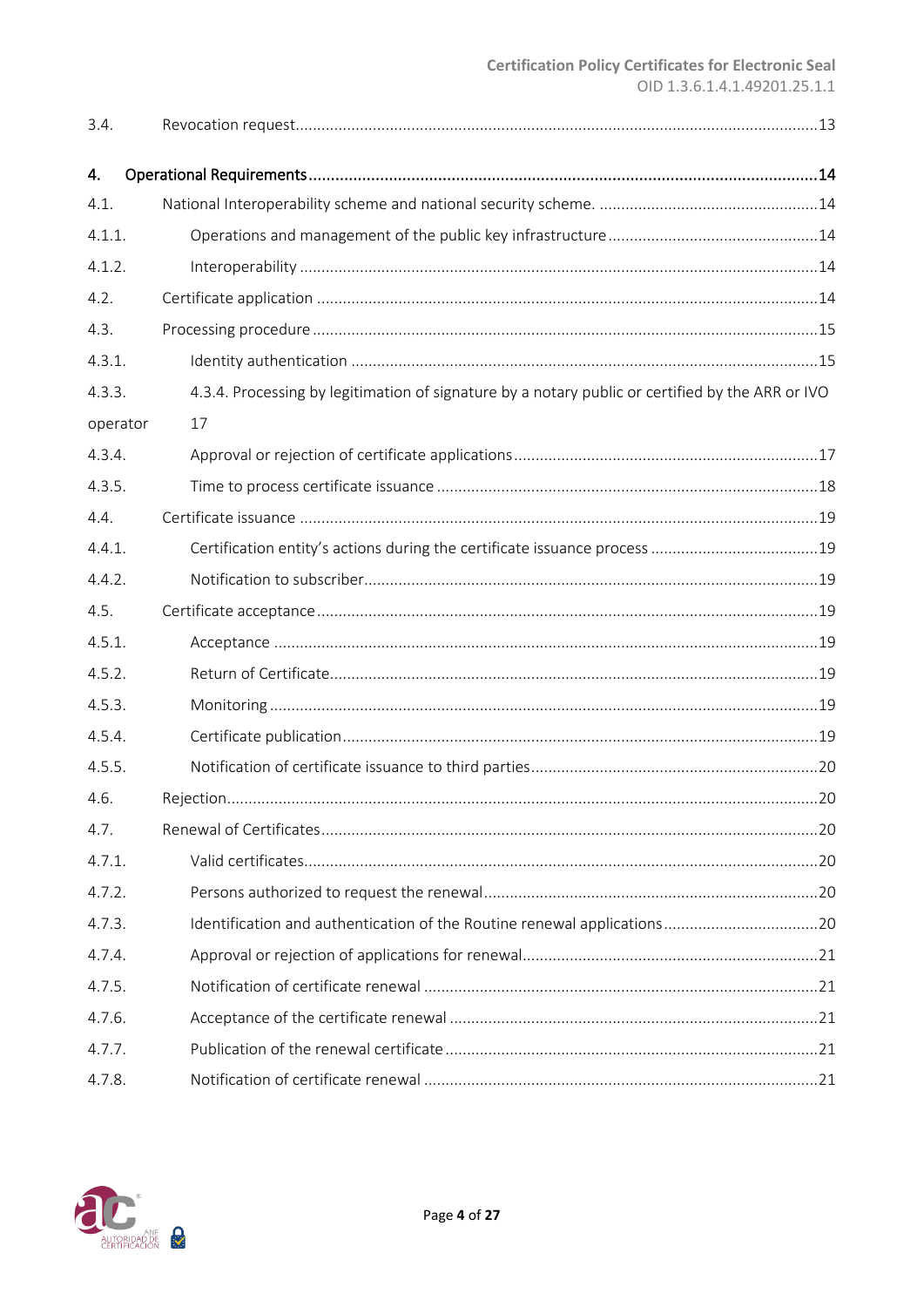| 4.7.9. | Identification and authentication of re-keying applications after revocation (non- |  |  |
|--------|------------------------------------------------------------------------------------|--|--|
|        |                                                                                    |  |  |
| 4.8.   |                                                                                    |  |  |
| 4.9.   |                                                                                    |  |  |
| 4.10.  |                                                                                    |  |  |
| 5.     |                                                                                    |  |  |
| 5.1.   |                                                                                    |  |  |
| 5.2.   |                                                                                    |  |  |
| 5.3.   |                                                                                    |  |  |
| 6.     |                                                                                    |  |  |
| 7.     |                                                                                    |  |  |
| 7.1.   |                                                                                    |  |  |
| 7.2.   |                                                                                    |  |  |
| 7.3.   |                                                                                    |  |  |
| 8.     |                                                                                    |  |  |
| 9.     |                                                                                    |  |  |

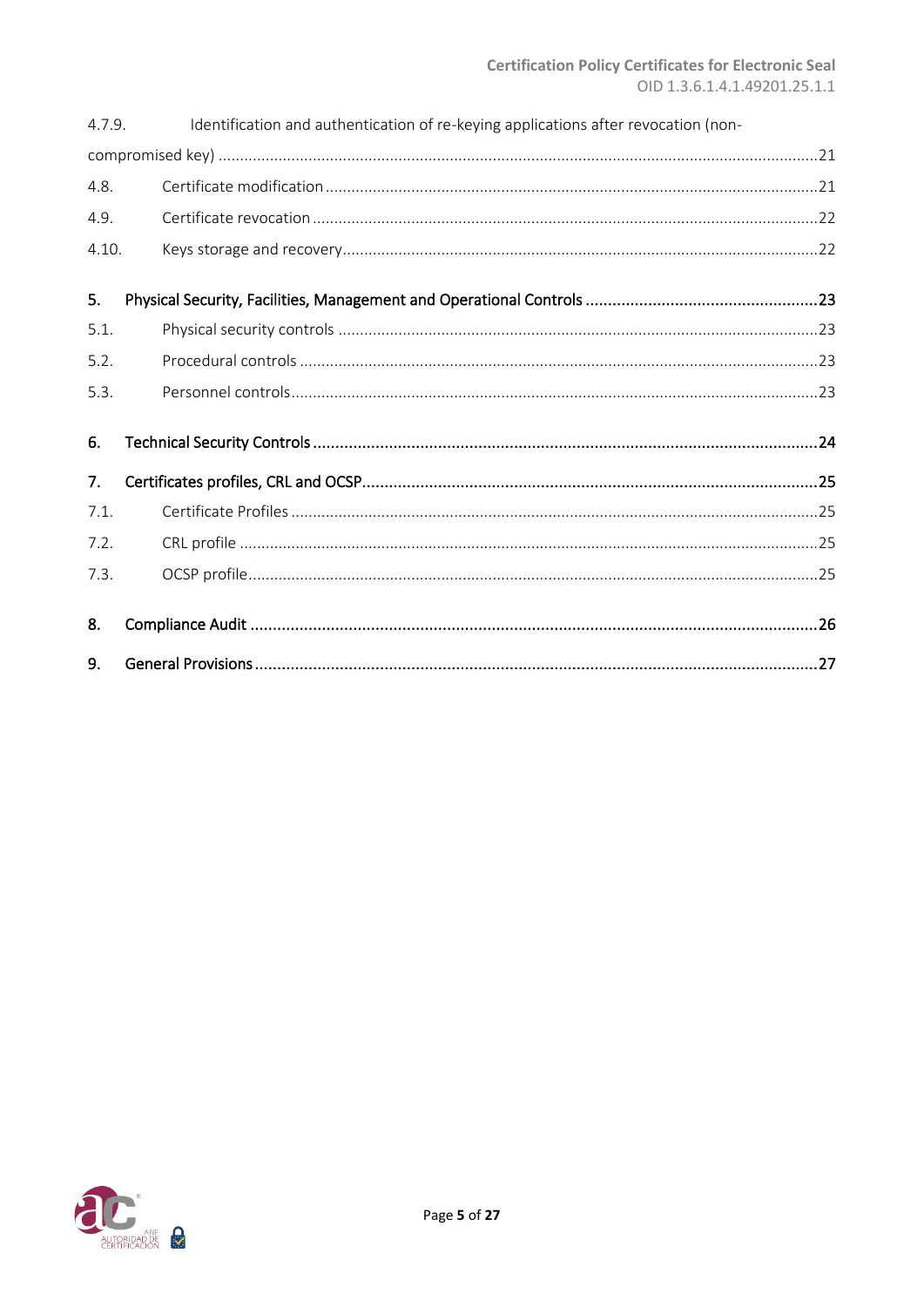# <span id="page-5-0"></span>1 Introduction

ANF Autoridad de Certificación (hereinafter, ANF AC) is a legal entity, incorporated under Spanish Organic Law 1/2002 of March 22nd, and registered in the Ministry of the Interior with national number 171.443 and VAT number G-63287510.

The Public Key Infrastructure (PKI) of ANF AC has been designed and is managed in accordance with the legal framework of the European Parliament [UE] 910/2014 Regulation (hereinafter eIDAS Regulation), and with the Spanish Law 6/2020, de 11 de noviembre, reguladora de determinados aspectos de los servicios electrónicos de confianza. The PKI of ANF AC complies with ETSI EN 319 401 *(General Policy Requirements for Trust Service Providers)*, ETSI EN 319 411-1 *(Part 1: General Requirements),* ETSI EN 319 411-2 *(Part 2: Requirements for Trust Service Providers issuing EU Qualified Certificates),* ETSI EN 319 412 *(Electronic Signatures and Infrastructures (ESI): Certificate Profiles)* and RFC 3739 *(Internet X.509 Public Key Infrastructure: Qualified Certificate Profile)* standards. Certificates of type PSD2 are in conformity with ETSI TS 119 495, comply with the technical regulation standards of Delegated Regulation (EU) 2018/389 of the Commission, which complements the Directive (EU) 2015/2366, and the Royal Decree-Law 19/2018 of Spain, respecting the guidelines established by the Competent National Authority for payment services.

This document is the Certification Policy (CP) corresponding to the **qualified certificates for electronic seal** issued by ANF AC in accordance with the provisions in Annex III of the eIDAS Regulation and as defined in Spanish Law 6/2020. It details and supplements what is specified in ANF AC Certification Practices Statement and its addendum, defines the operational and procedural requirements to which the usage of these certificates is subjected, and the guidelines that ANF AC uses for its issuance, management, revocation, renewal, and any other process that affects the life cycle. The roles, responsibilities, and relationships between the end user, ANF AC and trusted third parties are described, as well as the application, renewal and revocation rules that must be met.

To develop its content the IETF RFC 3647 PKIX structure has been followed, including those sections that are specific to this type of certificate.

This document defines the operational and procedural requirements to which the usage of these certificates is subjected, and defines the guidelines that ANF AC uses for its issuance, management, revocation, renewal and any other process that affects the life cycle. The roles, responsibilities and relationships between the end user, ANF AC and trusted third parties are described, as well as the application, renewal and revocation rules that must be met.

This document is only one of the several documents governing the PKI of ANF AC, it details and supplements the definitions in the Certification Practice Statement and its addendum. ANF AC oversees and supervises that this CP is compatible and consistent with the other documents produced. All documentation is freely available to users and relying parties at <https://anf.es/en/legal-repository/>

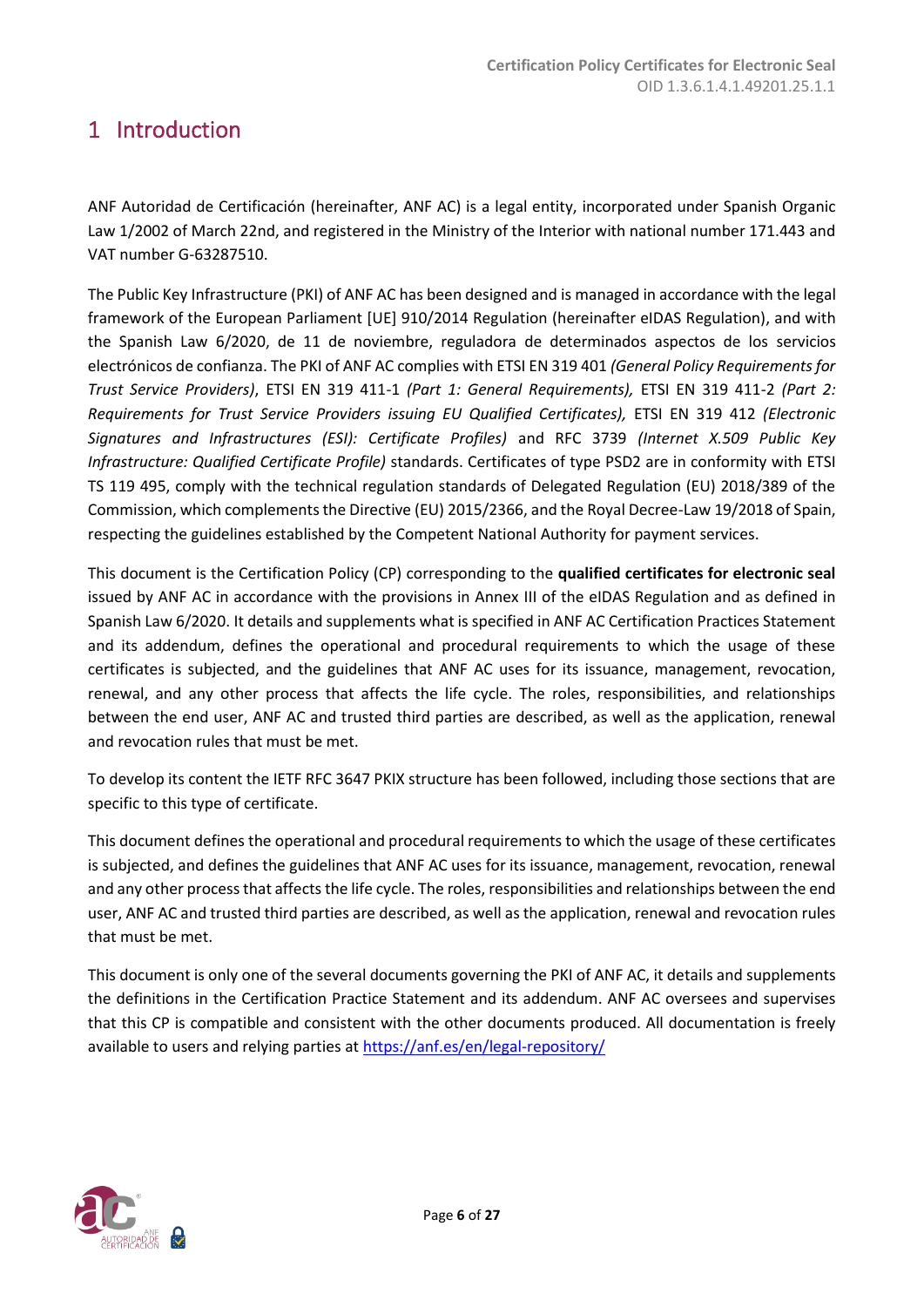This Certification Policy assumes that the reader knows and understands the PKI, certificate and electronic signature concepts. If this is not the case, the reader is recommended to be educated in these concepts before continuing the reading of this document.

# <span id="page-6-0"></span>**1.1. Description of Certificates**

These certificates, in accordance with Annex III Regulation UE 910/2014 (eIDAS), serve as proof that an electronic document has been issued by a legal entity, providing certainty about the origin and integrity of the document. ANF AC issues the following types of qualified certificates for electronic seal:

- **Qualified Electronic Seal Certificate:** Certificates with basic electronic seal profile.
- **Qualified Public Administration Electronic Seal Certificate:** They are electronic certificates in public services in accordance with article 37 of Regulation (EU) 910/2014, derived from Royal Decree 1671/2009 and in accordance with the provisions of Law 39/2015 of October 1, Common Administrative Procedure of the Public Administrations, Law 40/2015 of October 1, of Legal Regime of the Public Sector (LRJ). These certificates are adapted to the profiles and definitions established by the *Subdirección General de Información, Documentación y Publicaciones del Ministerio de Hacienda y Administraciones Pública*s in its document "*Perfiles de certificados electrónicos*" *(section 9: Certificado de sello electrónico)* for **high** assurance levels *<sup>1</sup> (section 9.2)* and **medium/substantial** *(section 9.3).*
- **Qualified PSD2 Electronic Seal Certificate:** They are qualified certificates of electronic seal PSD2, in accordance with Directive (EU) 2015/2366, and Royal Decree-law 19/2018 of Spain, are in compliance with ETSI TS 119 495, and respect the guidelines established by the Authority National Competent Payment Services

The maximum validity period for qualified certificates for electronic seal issued by ANF AC is 5 years.

These certificates can be issued in the following support formats:

- **Cryptographic software**, including the key distribution service.
- **Qualified Seal Creation Device (QSCD<sup>2</sup> )**. The key pair has been generated in the QSCD device that stores them.
- **Centralized service for electronic seal certificates**. The signature creation data has been generated in a cryptographic token QSCD and, in accordance with the requirements of art. 8 and art. 24 (b and c), the use environment is managed by ANF AC on behalf of the signature creator, and are under the exclusive control of its owner.

*<https://ec.europa.eu/futurium/en/content/compilation-member-states-notification-sscds-and-qscds>*



<sup>1</sup> *See section 2.1 Niveles de aseguramiento of the document "Perfiles de certificados electrónicos".*

<sup>2</sup> *Devices exclusively certified specifically in accordance with the applicable requirements established in Article 30.3 of the eIDAS Regulation and, therefore, included in the list of qualified devices maintained by the European Commission in compliance with articles 30, 31 and 39 of the eIDAS Regulation.*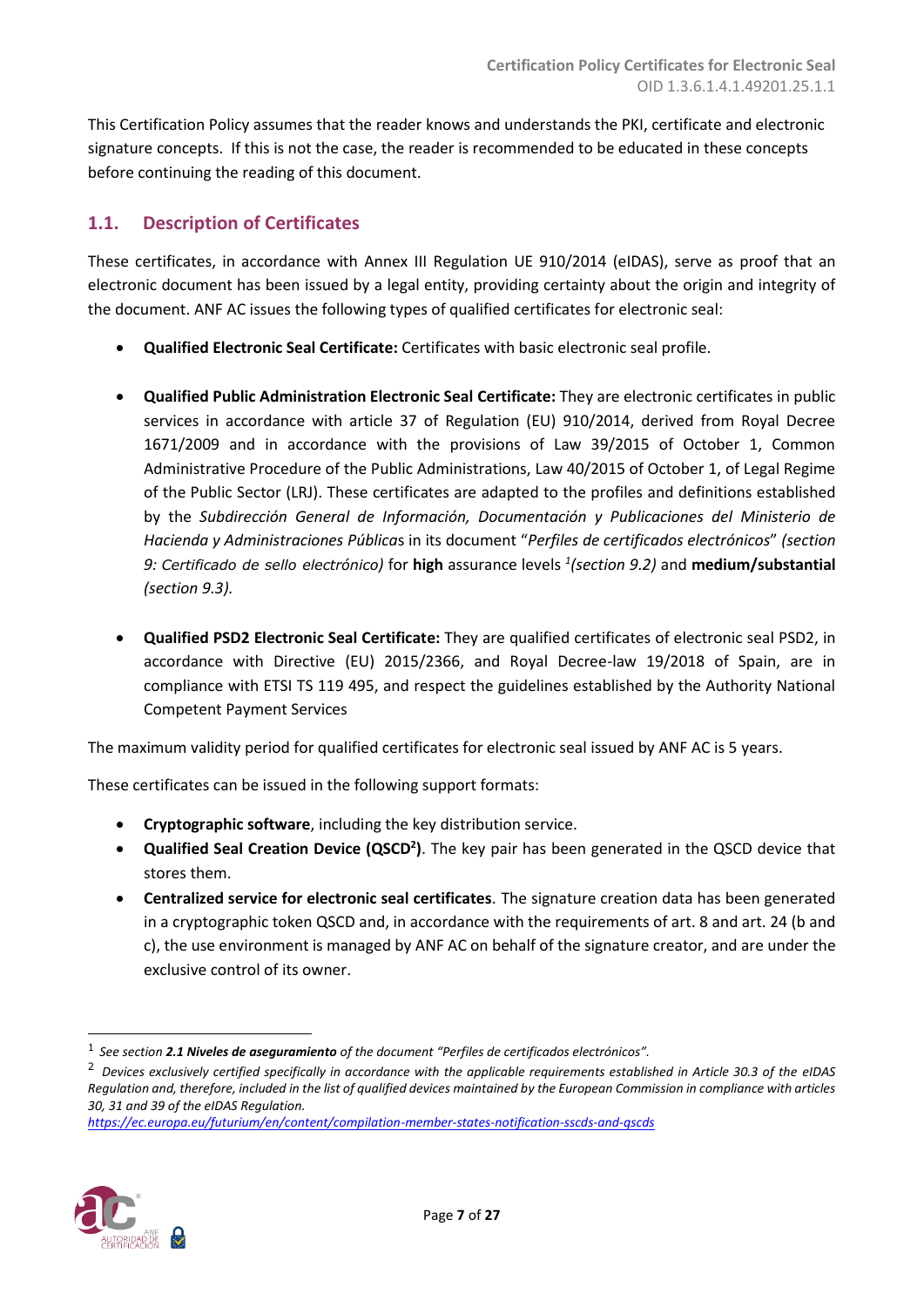| Name of the document | Certification Policy Certificates for Electronic Seal |                         |            |
|----------------------|-------------------------------------------------------|-------------------------|------------|
| <b>Version</b>       | 1.9                                                   |                         |            |
| <b>Policy status</b> | APPROVED                                              |                         |            |
| <b>OID</b>           | 1.3.6.1.4.1.18332.25.1.1                              |                         |            |
| <b>Approval date</b> | 01/03/2022                                            | <b>Publication date</b> | 01/03/2022 |

# <span id="page-7-0"></span>**1.2. Document name and identification**

The version of this Certification Policy will only be changed if there are substantial changes that affect its applicability.

| <b>Version</b> | <b>Changes</b>                                               | <b>Approval</b> | <b>Publication</b> |
|----------------|--------------------------------------------------------------|-----------------|--------------------|
| 1.9.           | Review and clarifications.                                   | 01/03/2021      | 01/03/2021         |
| 1.8.           | Review and clarifications.                                   | 19/02/2021      | 19/02/2021         |
| 1.7.           | Review and inclusion of certificates for PSD2.               | 30/01/2019      | 30/01/2019         |
| 1.6.           | Review.                                                      | 30/03/2017      | 30/03/2017         |
| 1.5.           | Review and adaptation to eIDAS.                              | 19/10/2016      | 19/10/2016         |
| 1.4.           | Review.                                                      | 03/04/2015      | 03/04/2015         |
| 1.3.           | Review.                                                      | 03/05/2014      | 03/05/2014         |
| 1.2.           | Inclusion of more certificates for electronic seal available | 08/07/2014      | 08/07/2014         |
| 1.1.           | Inclusion of High Level Electronic Seal Certificate          | 01/06/2012      | 01/06/2012         |
| 1.0.           | Document creation                                            | 06/02/2011      | 06/02/2011         |

# <span id="page-7-1"></span>**1.3. Parties of the PKI**

As defined in the CPS of ANF AC.

# <span id="page-7-2"></span>**1.3.1. Subject**

# 1.3.1.1. Electronic Seal Certificate

It is a legal person, which subscribes to the terms and conditions of a certificate, and whose identity is linked to the seal verification data (Public Key) of the certificate issued by ANF AC. Therefore, the identity of the subscriber is linked to the electronically sealed by the signer, using the seal creation data (Private Key) linked to the certificate issued by ANF AC.

# 1.3.1.2. Public Administration Electronic Seal Certificate

It is a public administration, body, or entity, which subscribes to the terms and conditions of a certificate, and which identity, and where appropriate, its electronic office, is linked to the seal verification data (Public Key) of the certificate issued by ANF AC. Therefore, the identity of the subscriber is linked to the

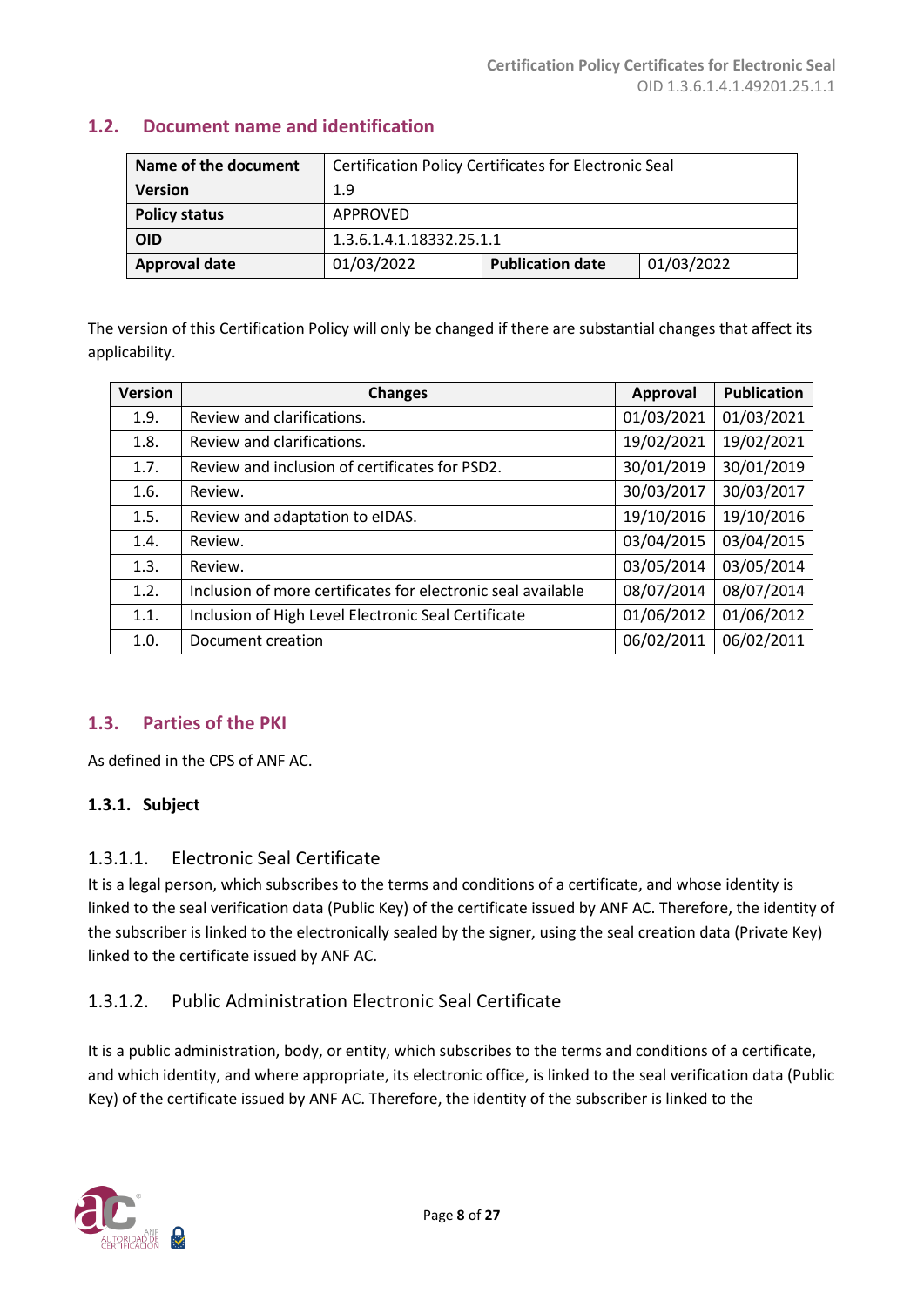electronically signed by the signer, using the seal creation data (Private Key) linked to the certificate issued by ANF AC.

# 1.3.1.3. PSD2 Electronic Seal Certificate

It is a Payment Service Provider (PSP), which subscribes the terms and conditions of use of the certificate in accordance with the requirements established in Delegated Regulation (EU) 2018/389 of the Commission, which complements the Directive (EU) 2015/2366 of the European Parliament and of the Council with regard to regulatory technical standards for enhanced customer authentication and common and secure open communication standards. The identity of the subscriber is linked to the verification data of the Seal (Public Key) of the certificate issued by ANF AC.

# <span id="page-8-0"></span>**1.4. Certificates usage**

# <span id="page-8-1"></span>**1.4.1. Allowed usage**

These certificates must be used in accordance with Law 6/2020, of November 11, regulating certain aspects of electronic trust services. The use of the keys and the certificate by the subscriber, presupposes the acceptance of the conditions of use established in the CPS of ANF AC and its addendum.

- Documents sealing
- Legal person asset authentication certificate" (acting as component certificate for example for authentication on applications servers) (*keyusage will have the bit "digitalSignature" combined with the keyEncipherment (or KeyAgreement) and with extendedkeyusage ("serverAuth", "clientAuth").*

# <span id="page-8-2"></span>**1.4.2. Limits of certificate usage**

The subscriber can only use the private key and the certificate for uses authorized on this CP and restricted to the application or department that appears on the certificate.

Its use and acceptance must follow the usage limitations stated in the certificate, assuming the limitation of liability contained in the OID 1.3.6.1.4.1.18332.40.1. and / or in QcLimitValue OID 0.4.0.1862.1.2. Similarly, the holder may only use the key pair and the certificate after accepting the conditions of use established in the CPS.

The subscriber may only use the key pair and the certificate after accepting the conditions of use established in the CPS.

#### <span id="page-8-3"></span>**1.4.3. Prohibited usage**

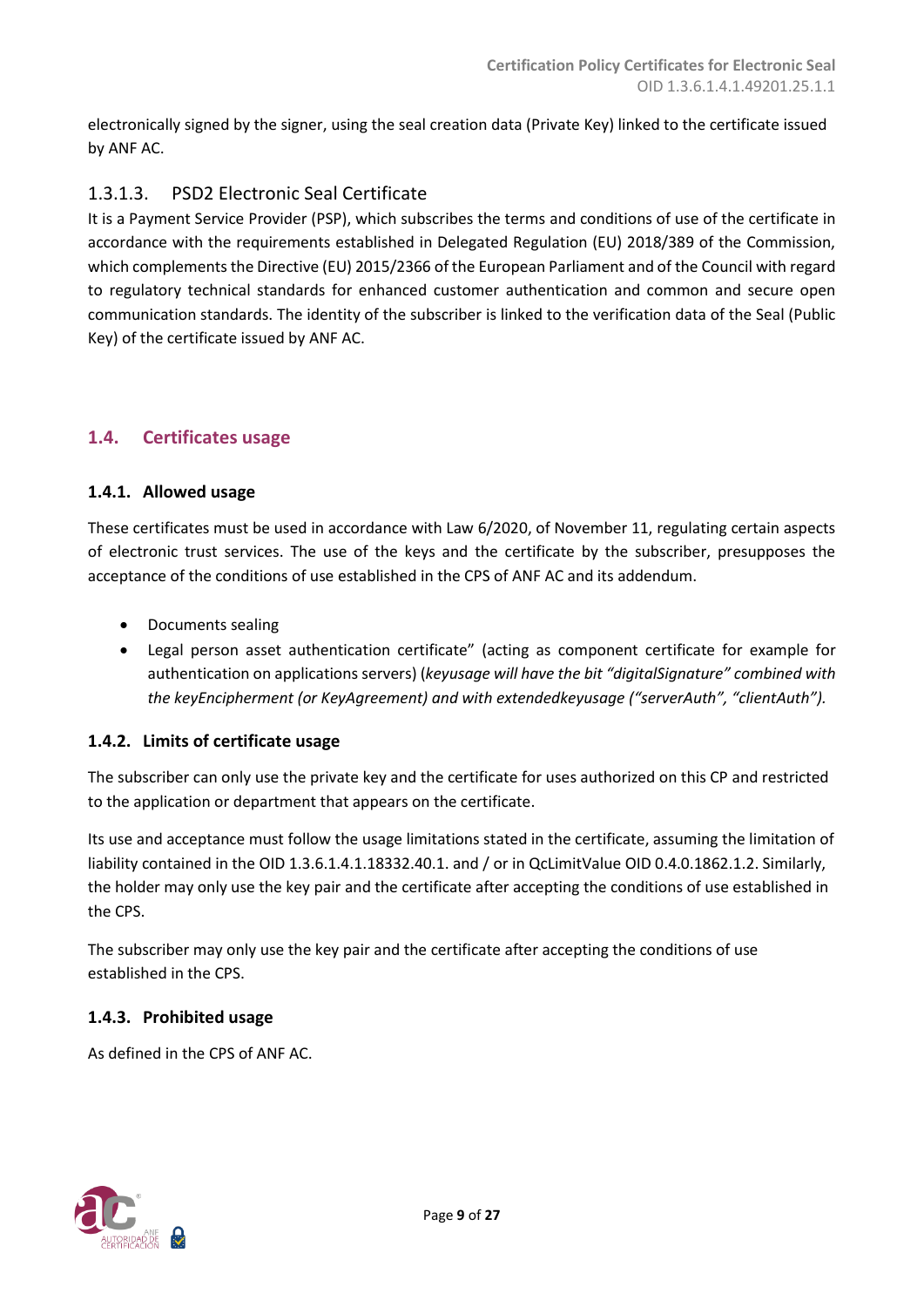# <span id="page-9-0"></span>**1.5. Certification entity contact details**

As defined in the CPS of ANF AC.

# <span id="page-9-1"></span>**1.6. Definitions and acronyms**

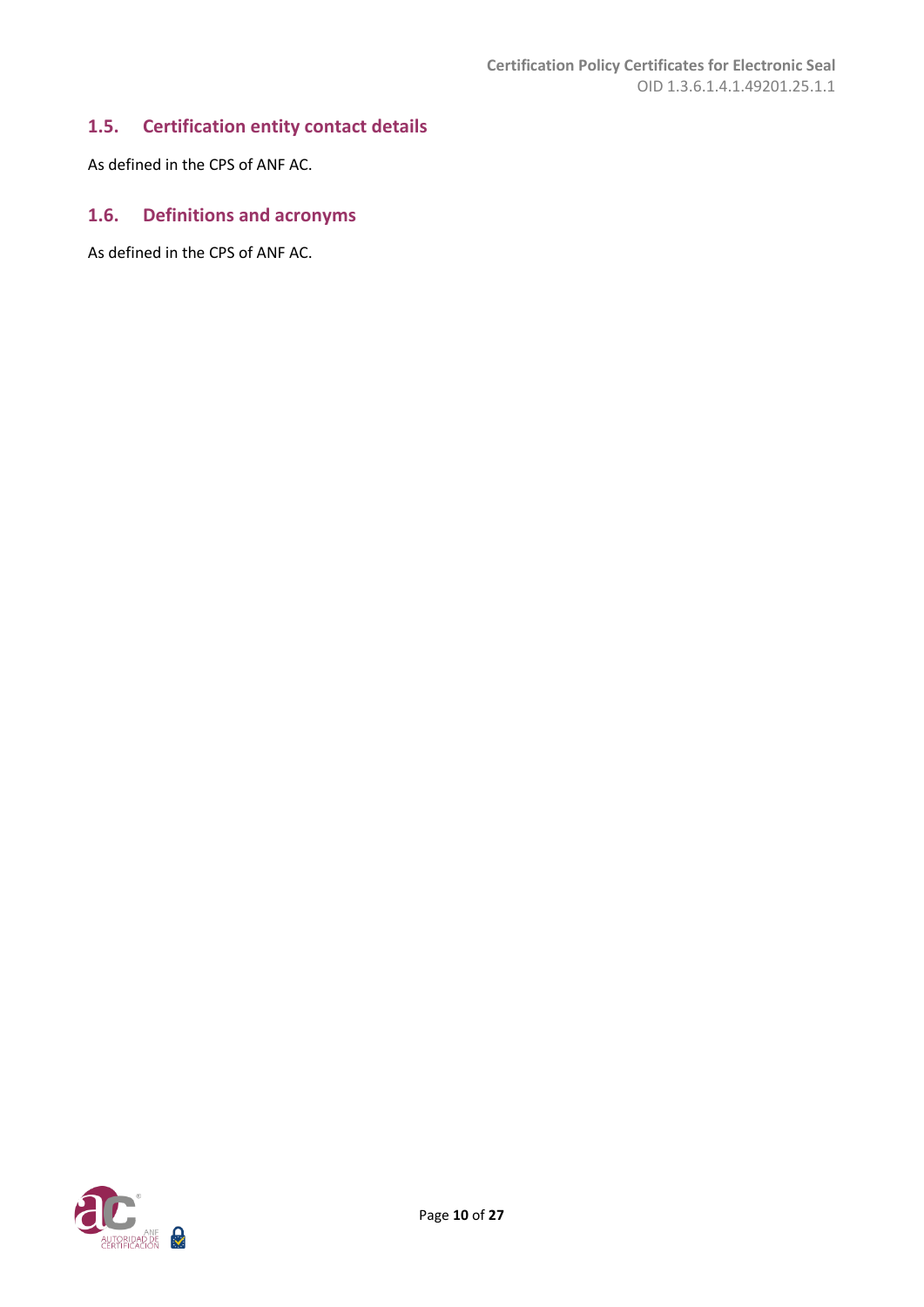# <span id="page-10-0"></span>2. Information Publication and Repositories

# <span id="page-10-1"></span>**2.1. Repositories**

As defined in the CPS of ANF AC.

# <span id="page-10-2"></span>**2.2. Information publication**

As defined in the CPS of ANF AC.

#### <span id="page-10-3"></span>**2.3. Frequency of Updates**

As defined in the CPS of ANF AC.

#### <span id="page-10-4"></span>**2.4. Access controls to repositories**

As defined in the CPS of ANF AC.

## <span id="page-10-5"></span>**2.5. PSD2 Certificates**

The Competent National Authority may request information about certificates that contain an authorization number from a Payment Service Provider (PSP) assigned by that institution. ANF AC will report on the certificates issued in accordance with the provisions of each repository.

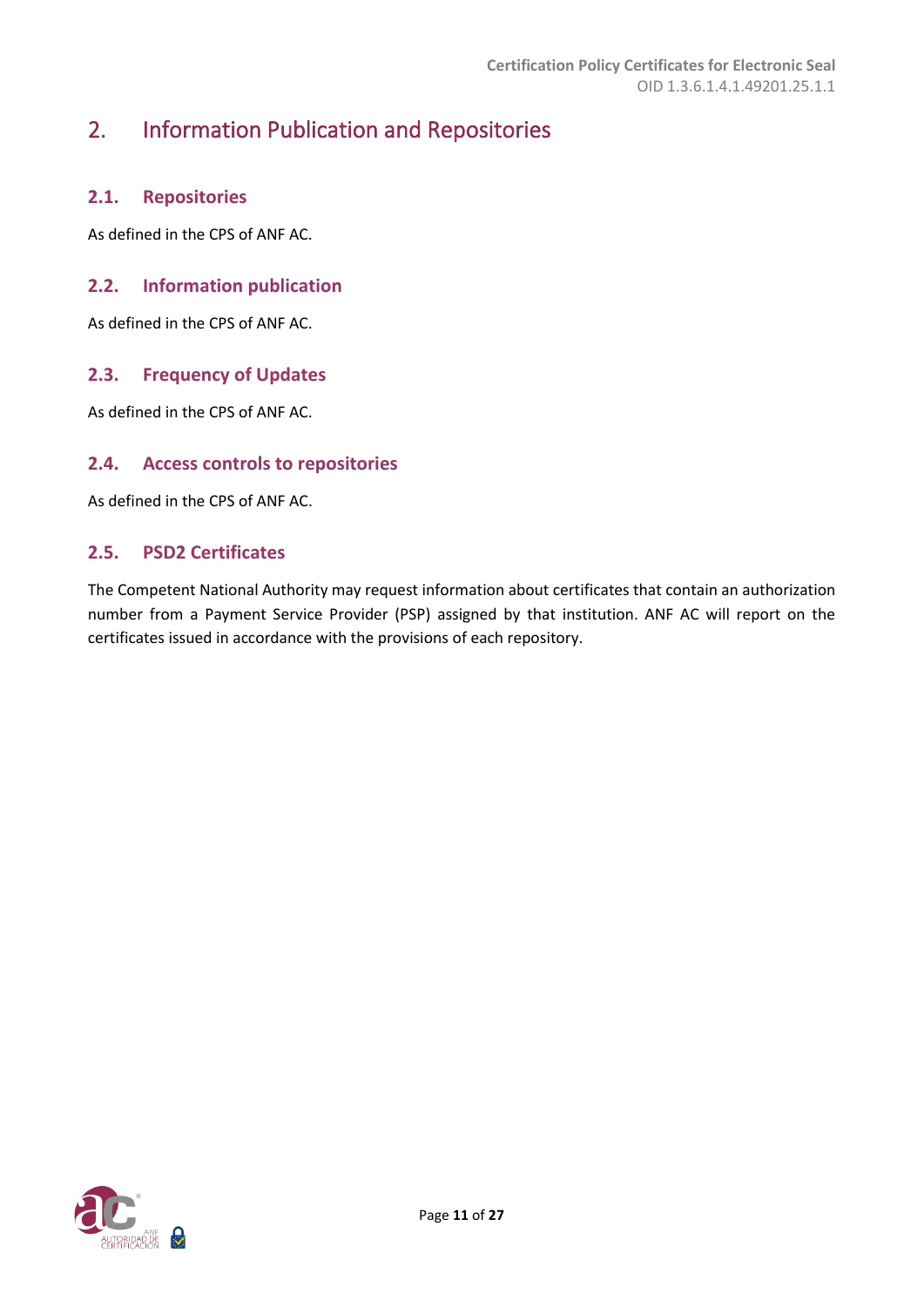# <span id="page-11-0"></span>3. Identification and Authentication

# <span id="page-11-1"></span>**3.1. Name registration**

#### <span id="page-11-2"></span>**3.1.1. Types of names**

The CN (CommonName) attribute must refer to the name of the application or department that uses it. In case of electronic seal certificates, due to compatibility reasons, it is possible the inclusion in the CommonName of the Subject certain attributes that may be necessary for treatment, such as the name of the entity subscriber or responsible for the seal, and its VAT number.

In the electronic seal certificates, the company name is included in the attribute "organizationName" and the VAT number in the attribute "organizationIdentifier":

#### **National (DNI) / Foreign Citizens ID Card (NIE)**

The term tax identification number covers both, the National Citizens ID Card, and the Foreign Citizens ID Card. In case of opting on a specific ID card, instead of the tax identification number, the corresponding ID card will be used.

#### <span id="page-11-3"></span>**3.1.2. Need for names to be meaningful**

In all cases the distinguished names must make sense.

#### <span id="page-11-4"></span>**3.1.3. Anonymous or pseudonyms**

Are not allowed.

#### <span id="page-11-5"></span>**3.1.4. Rules for interpreting various name formats**

As defined in the CPS of ANF AC.

#### <span id="page-11-6"></span>**3.1.5. Uniqueness of names**

As defined in the CPS of ANF AC.

#### <span id="page-11-7"></span>**3.1.6. Resolution of conflicts in relation to names and trademarks**

ANF AC is not liable for the use of trademarks in the issuance of Certificates issued under this Certification Policy. ANF AC is not required to verify ownership or registration of trademarks and other distinctive signs.

Certificate subscribers shall not include names in applications that may involve infringement.

The usage of distinctive signs whose right of use is not owned by the subscriber or duly authorized to do so is not allowed.

ANF AC reserves the right to refuse a certificate request because of name conflict.

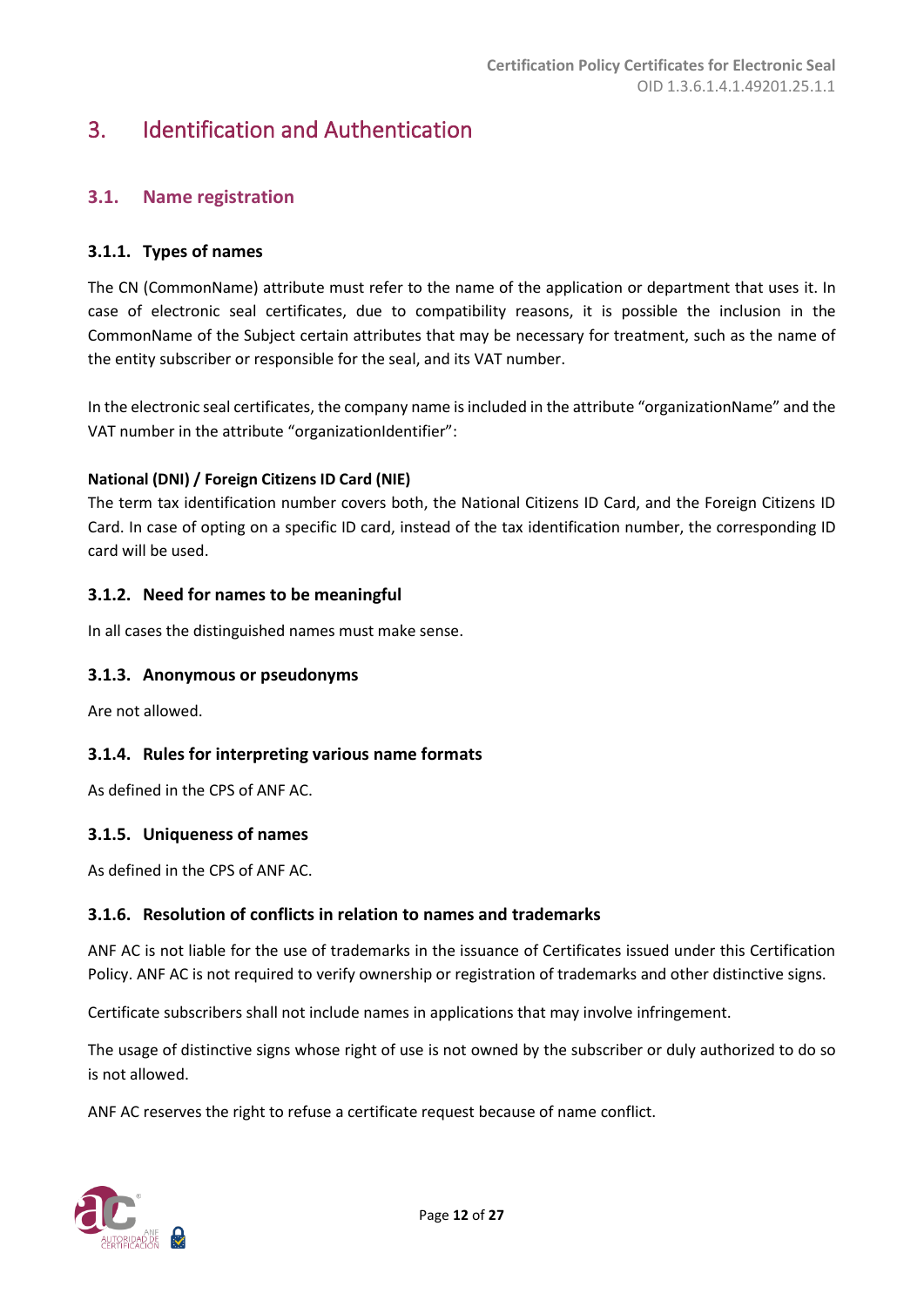# <span id="page-12-0"></span>**3.2. Initial identity validation**

#### <span id="page-12-1"></span>**3.2.1. Proof of possession of the private key**

As defined in the CPS of ANF AC.

#### <span id="page-12-2"></span>**3.2.2. Authentication of the identity**

Certificates issued under this Certification Policy will identify the subject under whose name the certificate is issued and the subscriber of the certificate.

The Issuance Reports Manager will use appropriate means to ensure the accuracy of the information contained in the certificate. Among these means it is included external registry databases and the ability to require information or documents to the subscriber.

The tax identification of the subject and subscriber will be incorporated into the certificate. Furthermore, the subscriber must provide a mobile phone number and an email address of his trust. The email address and the SMS or WhatsApp service associated with their mobile phone shall be considered as authorized mailboxes for ANF AC to be able to deliver certified electronic mail, including double authentication in the case of a centralized electronic signature service, or any other as deemed necessary. The user assumes the obligation to inform ANF AC of any change of e-mail address or mobile phone number.

In accordance with art. 13.3 of the Spanish Law 59/2003 on Electronic Signature, when the qualified certificate contains other personal circumstances or attributes of the subscriber, such as its status as holder of a public office or membership of a professional association or qualification, this must be verified with official documents that prove it, in accordance with the applicable legislation.

The documentation type, processing forms, authentication and validation procedures are specified in the this document.

#### <span id="page-12-3"></span>**3.3. Re-key requests**

In the event of re-keying, ANF AC shall previously inform the subscriber about any changes that may have occurred in the terms and conditions in relation to the previous issuance.

A new certificate may be issued maintaining the previous public key, if it is considered cryptographically secure.

#### <span id="page-12-4"></span>**3.4. Revocation request**

All revocation requests must be authenticated. ANF AC verifies the subscriber's ability to handle this requirement.

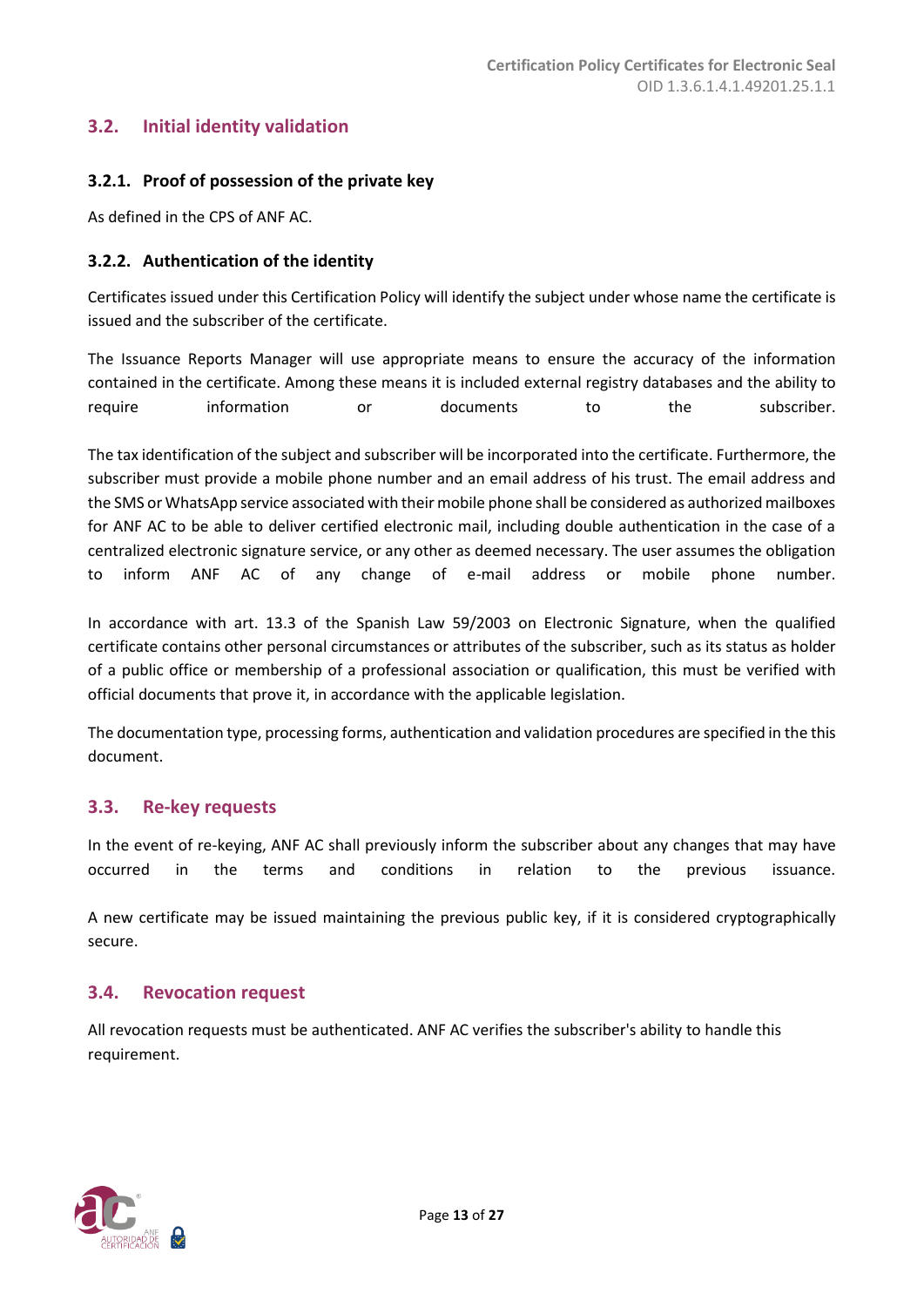# <span id="page-13-0"></span>4. Operational Requirements

# <span id="page-13-1"></span>**4.1. National Interoperability scheme and national security scheme.**

## <span id="page-13-2"></span>**4.1.1. Operations and management of the public key infrastructure**

Operations and procedures performed for the implementation of this Certification Policy are made following the controls required by the standards recognized for such purpose, describing these actions in sections "Physical Security, Facilities, Management and Operational Controls" and "Technical Security Controls" of the Certification Practice Statement of ANF AC.

The Certification Practice Statement of ANF AC, responds to different sections of the ETSI EN 319 411-2 standard.

#### <span id="page-13-3"></span>**4.1.2. Interoperability**

The certificates corresponding to this Certification Policy are issued by ANF AC in accordance with Resolution of November 29<sup>th</sup>, 2012, of the Secretariat of State for Public Administration, by which the Approval Agreement of the Electronic Signature Policy and of General State Administration Certificates is published, and its publication is announced in the corresponding electronic office, and specifically the profile of this type of certificates is in accordance with the profile approved by the Higher Council for Electronic Administration, at a meeting of the Permanent Commission, on May 30<sup>th</sup>, 2012 and published in Annex II of the mentioned Resolution

# <span id="page-13-4"></span>**4.2. Certificate application**

ANF AC only accepts certificate issuance requests processed by natural persons of legal age, with full legal capacity to act.

The subscriber must complete the Certificate Request Form assuming responsibility for the veracity of the information outlined, and process it before ANF AC using one of the following means:

a) **In person**: the subscriber may appear before an Operator of an Identity Verification Office (IVO) attached to a Registration Authority (RA), identifying the applicant by means of an identity document accepted by national legislation, being an original document and in valid status. In his presence, he will proceed to sign the application form, which must be duly completed.

It may be possible to dispense with face-to-face verification in the following cases:

- b) **By ordinary mail**: If the corresponding forms have been duly completed, and the subscriber's signature has been legitimized in the presence of a notary public, attaching certified copies of the identity, authorization and legal representation documents.
- c) **Telematically**: On the website https://www.anf.es, interested parties have the application form, which must be completed and signed electronically by means of a valid qualified electronic signature

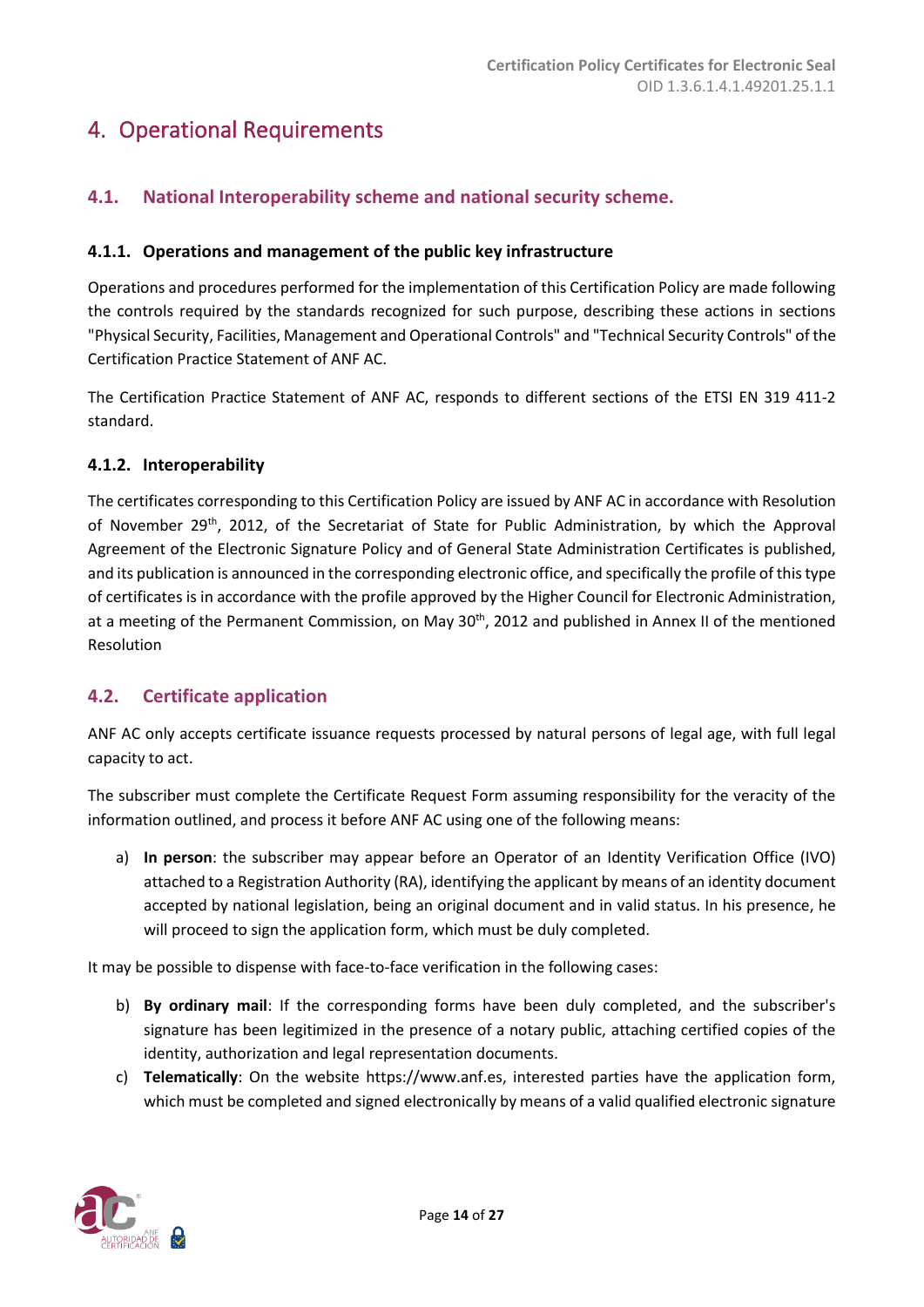certificate or by identifying themselves and accepting the documents by means of one of the means of remote identification that are legally approved, in accordance with Art.7. 2) of Law 6/2020.

# <span id="page-14-0"></span>**4.3. Processing procedure**

#### <span id="page-14-1"></span>**4.3.1. Identity authentication**

The subscriber must provide a mobile phone number and an email address of his trust. ANF AC sends 2 verification codes to these mailboxes in order to confirm the request. The email address and the SMS or WhatsApp service associated with their mobile phone shall be considered as authorized mailboxes for ANF AC to be able to deliver certified electronic mail, including double authentication in the case of a centralized electronic signature service, or any other as deemed necessary. The user assumes the obligation to inform ANF AC of any change of e-mail address or mobile phone number.

#### 4.3.1.1. Subscriber

When the application is done before an IVO or a RA, the subscribers must prove their identity and submit valid original or certified copies of the following documents:

- DNI or passport *(Spanish citizens)*
- Identity Document / Passport / NIE card (issued by the Registry of Citizen Members of the Union), and Certificate issued by the Registry of Citizen Members of the Union*. (Foreign citizens, members of the EU or European Economic Area)*
- Passport or permanent residence card. *(Foreign citizens not members of the EU)*
- Physical address and other data that allows contact with them. In particular, personal contact mailboxes such as mobile phone number and email address. If deemed necessary by the IVO, ARR, or IRM, they may request additional documents to verify the reliability of the information, such as recent utility bills or bank statements. If the IVO, ARR or IRM know the subscriber personally, they can issue and sign a Declaration of Identity<sup>3</sup>.
- The representative must have sufficient powers of attorney.

The documents used to verify identity (DNI, NIE, Passport, residence card) must include a photograph that allows the identity of the person appearing to be verified. In case of poor clarity, or doubt in your recognition of it, another official document that incorporates a higher quality photograph (eg, driver's license) may be requested.



<sup>3</sup> **Declaration of Identity.** *It consists of a formal declaration under oath, in which the declarant states he/she personally and directly knows a natural person or a legal entity. Besides, it states, up to their direct knowledge, that he/she has verified that the filiation data outlined in the Application Form is true: the address, telephone, and e-mail.* 

*The Declaration of Identity incorporates the identity of the declarant, his/her ID card number, the data verified, the date and time of verification, the signature of the declarant and the appropriate legal warnings in case of lying under oath.*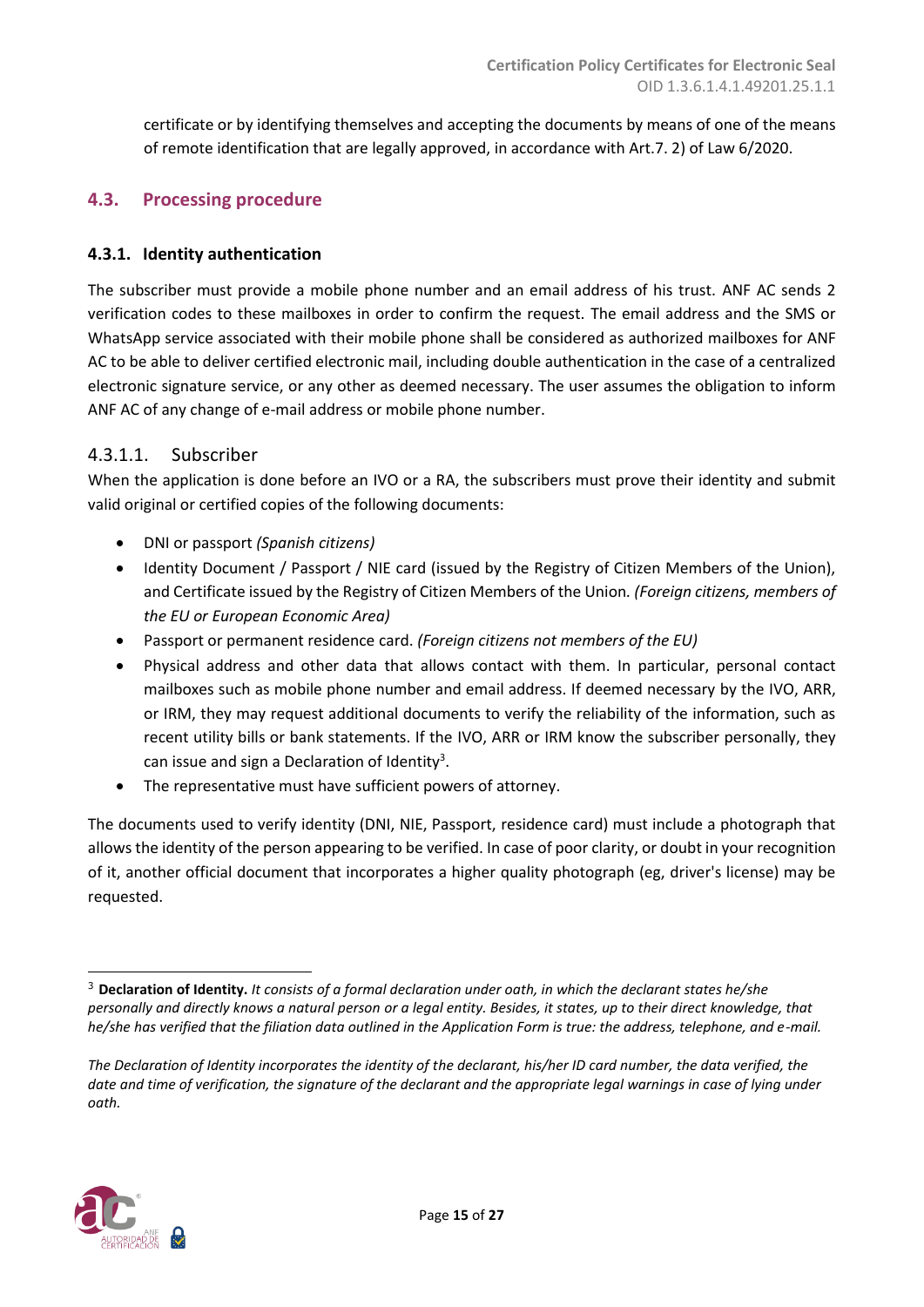# 4.3.1.2. Certificate responsible

The same procedure will be followed as the one specified in the preceding paragraph "4.3.1.1 Subscriber", with the particularity that, in this case, the required powers of attorney of the subscriber will be replaced with the signature of the Authorization and Acceptance of Liability Certificate found on [www.anf.es/en.](http://www.anf.es/en) The certificate shall be signed by the legal representative and the certificate responsible.

# 4.3.1.3. Subject

The subscriber processing the application for a certificate, must submit original or certified copy of the following valid documentation:

| <b>Regarding legal form</b>                                                                                                                                                                                   |                                                                                                                                                                                                                                                                                                                                                                                                                                                                                                             |  |  |
|---------------------------------------------------------------------------------------------------------------------------------------------------------------------------------------------------------------|-------------------------------------------------------------------------------------------------------------------------------------------------------------------------------------------------------------------------------------------------------------------------------------------------------------------------------------------------------------------------------------------------------------------------------------------------------------------------------------------------------------|--|--|
| <b>Corporations and other</b><br>legal entities which<br>registration is compulsory in<br>the Mercantile Registry                                                                                             | Authentic copy, the deed of incorporation registered in the Mercantile<br>Registry, or certification issued by the Mercantile Registry.<br>To prove the representation:<br>in the case of Administrators or the Board of Directors, an<br>$\circ$<br>authentic copy of the deed of appointment registered in the<br>Mercantile Registry or certification of the appointment issued by<br>the Mercantile Registry,<br>in the case of Representatives, authentic copy of the power of<br>$\circ$<br>attorney. |  |  |
| <b>Associations, Foundations,</b><br>and Cooperatives                                                                                                                                                         | Original or certified copy of a public record certificate detailing the<br>registration of their incorporation                                                                                                                                                                                                                                                                                                                                                                                              |  |  |
| <b>Civil societies and other</b><br>Original or certified copy of the document attesting their incorporation in<br>an irrefutable manner.<br>legal entities                                                   |                                                                                                                                                                                                                                                                                                                                                                                                                                                                                                             |  |  |
| <b>Public Administrations and</b><br>entities belonging to the<br>public sector                                                                                                                               | Entities whose registration is mandatory in a Registry attest their valid<br>incorporation by providing original or certified copy of a certificate in<br>relation to the incorporation data and their legal personality.<br>Entities incorporated in accordance to a regulation, shall provide reference<br>to such regulation.                                                                                                                                                                            |  |  |
| Investments funds, venture<br>capital funds, mortgage<br>securities market regulation<br>funds, mortgage<br>qualifications funds, assets<br>titling funds, investment<br>guarantee funds and<br>pension funds | Certificate of registration in the corresponding registry the Ministry of<br>Finance or the National Securities Market Commission, the identification<br>of the management body must be recorded in the certificate                                                                                                                                                                                                                                                                                         |  |  |
| <b>Joint Ventures</b>                                                                                                                                                                                         | That have benefited from the special tax regime, and if they were<br>registered in the special register of joint ventures by the Ministry of<br>Economy and Finance, attached to the State Tax Administration Agency,<br>shall provide certificate of such registration. In case they are not<br>registered, a document signed by a majority of members or partners,<br>confirming the validity of the entity.                                                                                              |  |  |
| <b>Other legal forms</b>                                                                                                                                                                                      | When the entity does not correspond to any of the types outlined above<br>and, therefore, does not need to be registered in any Registry, it shall be                                                                                                                                                                                                                                                                                                                                                       |  |  |

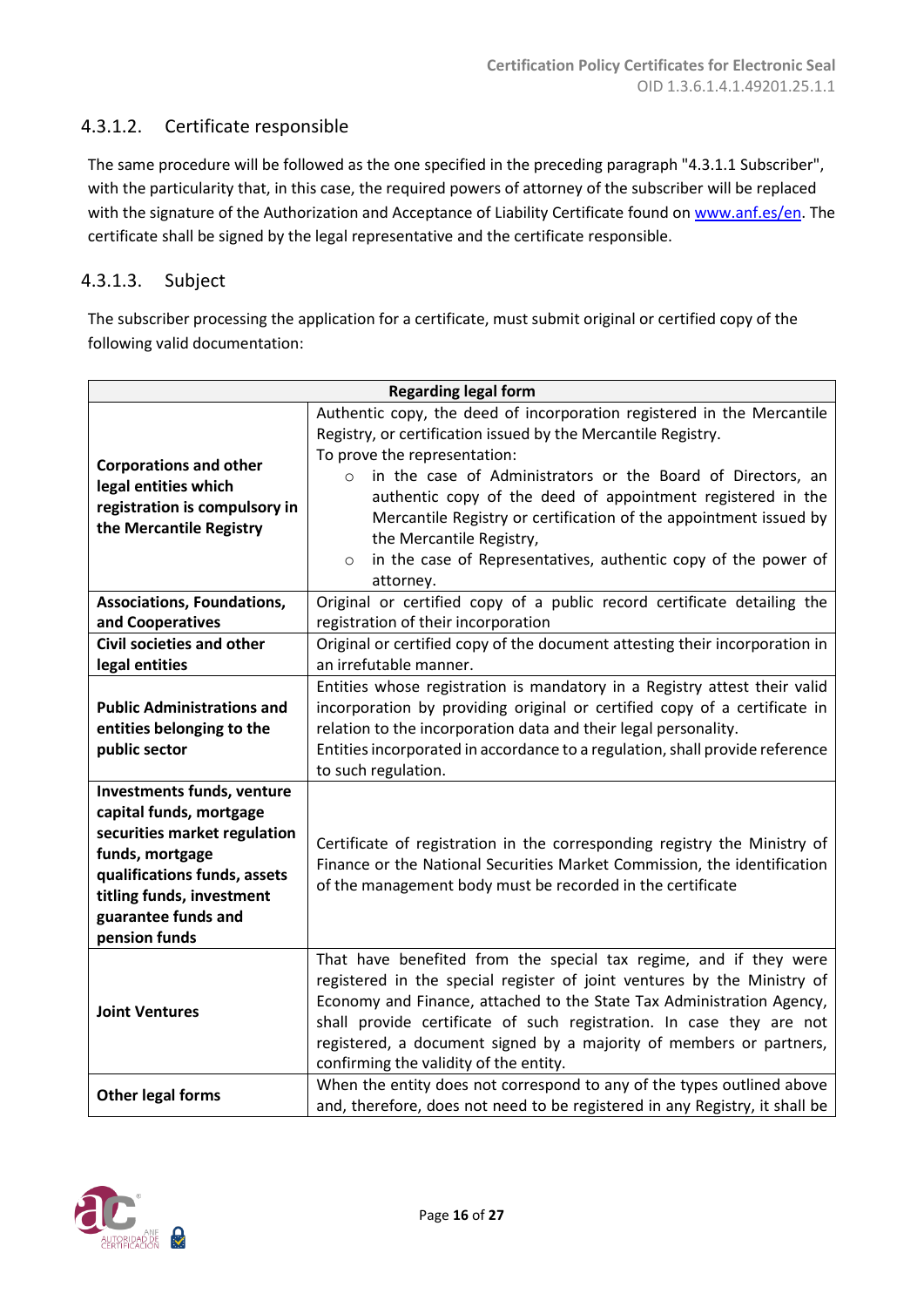| submitted alongside the application, all documents the subscriber deems |
|-------------------------------------------------------------------------|
| as valid, being the IRM the responsible to determine the sufficiency or |
| insufficiency thereof.                                                  |

#### **4.3.2. Processing in the IVO or RRA**

When the procedure is carried out in person before an Operator of an Identity Verification Office (IVO) attached to a Registration Authority (RA), accreditation of the face-to-face act will be required in order to make it impossible to repudiate the procedure carried out, for this purpose they will obtain one or more evidences that will be associated with the application form, eg. handwritten signature, graphometric signature, photograph, video, voice, fingerprints, or reading of the chip assembled on the official identity document.

#### <span id="page-16-0"></span>**4.3.3. 4.3.4. Processing by legitimation of signature by a notary public or certified by the ARR**

#### **or IVO operator**

In the case of the intervention of a Notary Public, the signature of the subscriber will be required in the request for issuance of a certificate (LRDASEC 6/2020, Art. 7.1). The following procedure will be highlighted:

- a) ANF AC makes available to the subscriber the certification policies, prices and the application form and the contract for the provision of certification services, as well as the technical means to carry out the application process: fill out the application form and provide supporting documents and identity and personal affiliation.
- b) The documents required for accreditation will be the same as those required in the procedure before ARR and IVO.
- c) The subscriber, if applicable, stamps their handwritten signature or graphometric (biometric) signature on the documents corresponding to the certificate application process.
- d) Once this process is completed, ANF AC makes available to the subscriber the technical means necessary to carry out the generation of its key pair, selection of PIN (signature activation data), and generation of the request certificate (CSR under standard PKCS #10).

The signature of the application form and the service provision contract will be legitimized by knowledge of the signature by a notary public or certified by an IVO or ARR operator".

#### <span id="page-16-1"></span>**4.3.4. Approval or rejection of certificate applications**

The verification of the information obtained by a Registration Authority, or any other provided by the subscriber, will be conducted by ANF AC, or collaborating entities classified for the purposes of this document as Issuance Reports Managers (hereinafter IRM), with which ANF AC subscribe the applicable legal document.

The IRM shall use appropriate means to ensure the accuracy of the information contained in the certificate. Among these means it is included external registry databases and the ability to require information or documents to the subscriber. The IRM assumes the final response assumes the ultimate responsibility to verify the information contained in the Application Form, and to assess the adequacy of the documents provided and of the application, in accordance with the provisions of this Certification Policy.

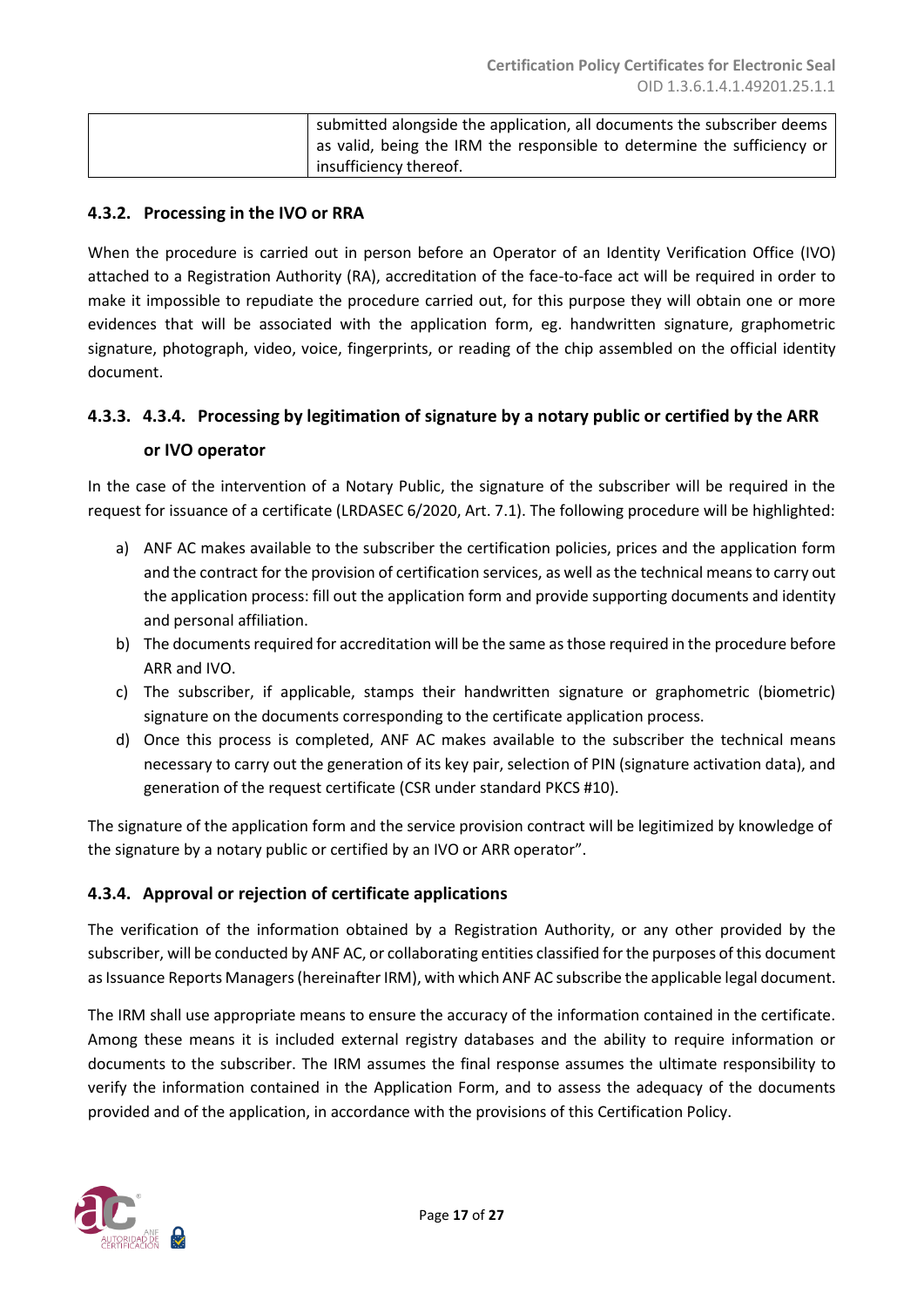Moreover, they will determine:

- That the subscriber has access to the terms and conditions relating to the use of the certificate, as well as to the issuance fees.
- That the subscriber has had access and has permanent access to all documents relating to the obligations and responsibilities of the CA, the subscriber, subject, certificate responsible and relying parties, especially to the CPS and Certification Policies.
- Shall monitor compliance with any requirement imposed by the legislation on data protection, for the purposes of the GDPR, the LOPDPGDD and as provided in article 8 of Spanish Law 6/2020, de 11 de noviembre, reguladora de determinados aspectos de los servicios electrónicos de confianza.

The IRM may require additional information or documentation from the subscriber, which will have 30 days to deliver it. After this period, without having completed the requirement, the IRM will issue a report denying the issuance. Should the subscriber meet the requirement, the IRM will have 7 days to issue the final report.

In case the IRM verifies that the information provided by the subscriber is not true, they will reject the certificate request.

The validation procedure to be followed, depending on the type of certificate, is the following:

- The IRM shall verify the documentation provided by the subscriber and the Registration Authority.
- In the process of verification of the information and documentation received, the following means may be used:
	- $\circ$  Consultation of official public registries in which the entity must be registered to verify existence valid management positions and other legal aspects such as activity and date of incorporation.
	- o National or regional Official Gazettes of public bodies to which public bodies or companies belong to.
- In the PSD2 Electronic seal certificate, ANF AC will verify, using authentic information of the Competent National Authority, the specific attributes of PSD2,
	- o authorization number,
	- o roles, and
	- o name of the Competent National Authority provided by the subject,

If the Competent National Authority provides standards for the validation of these attributes, ANF AC will apply those standards.

• It is automatically verified that none of the natural or legal persons associated with the request appear in the blacklist of individuals and entities.

#### <span id="page-17-0"></span>**4.3.5. Time to process certificate issuance**

The process of issuing the certificate shall not begin if the Issuance Reports Manager has not issued the corresponding compliance report. The maximum period established for issuing the report is 15 days. After that period without issuing the mandatory report, the subscriber may immediately cancel the order and be reimbursed of the fees paid.

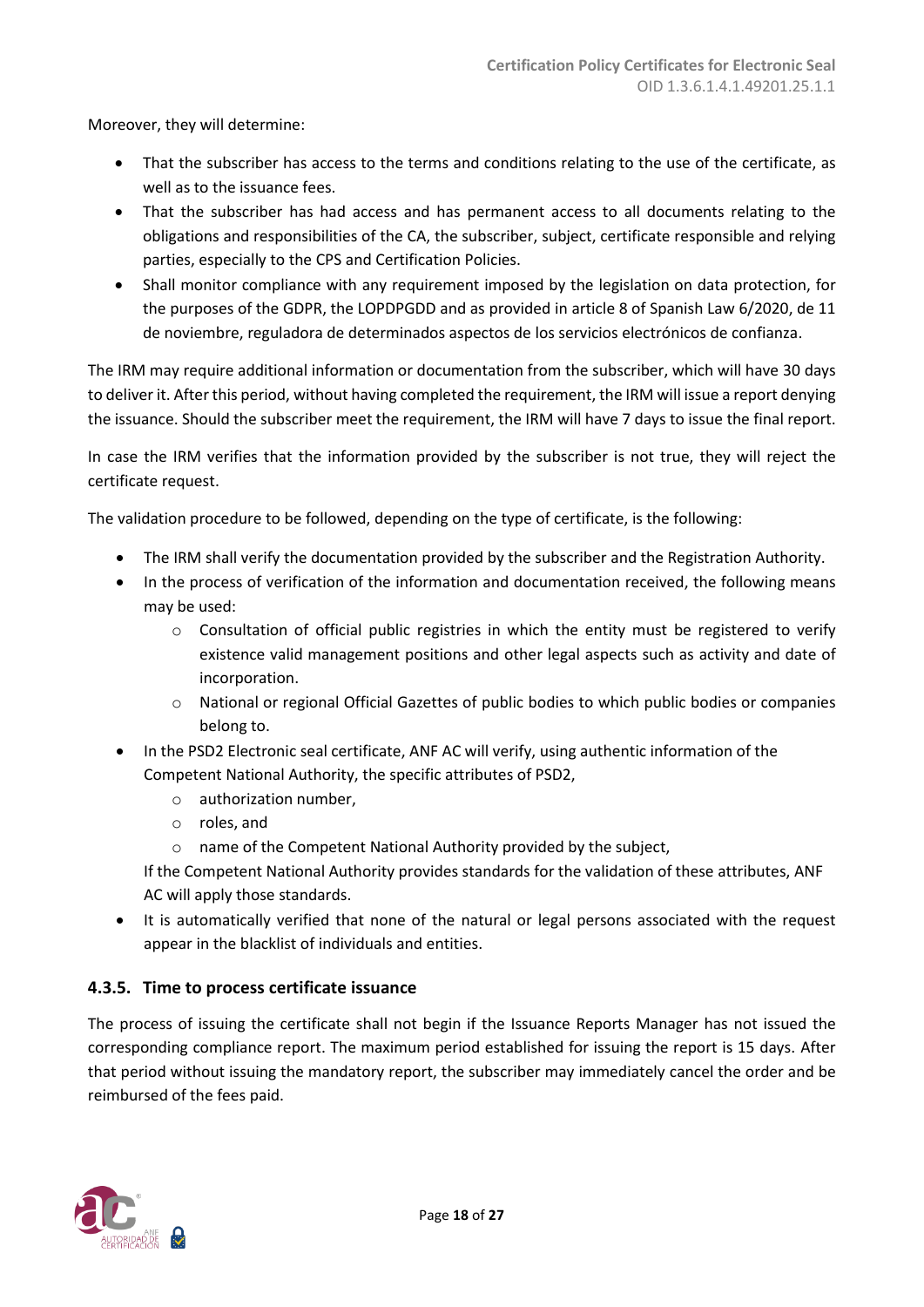# <span id="page-18-0"></span>**4.4. Certificate issuance**

As defined in the CPS of ANF AC. ANF AC will avoid generating certificates that expire after the CA's certificates that issued them.

The issuance of a certificate means the complete and final approval of an application by the Issuance Reports Manager. The issuance of certificate must be made within 48 hours, once issued the report of the IRM, as defined in the CPS of ANF AC.

#### <span id="page-18-1"></span>**4.4.1. Certification entity's actions during the certificate issuance process**

As defined in the CPS of ANF AC.

#### <span id="page-18-2"></span>**4.4.2. Notification to subscriber**

ANF AC notifies the subscriber via e-mail, the certificate issuance and publication. Once the electronic certificate is issued, the certificate delivery is always done electronically. The same cryptographic device that the subscriber or his legal representative used to generate the cryptographic key pair and the PKCS#10 request certificate must be used.

The cryptographic device establishes secure connection to ANF AC trusted servers. The system automatically performs the appropriate security verifications, and in case of validation the certificate is automatically downloaded and installed.

#### <span id="page-18-3"></span>**4.5. Certificate acceptance**

#### <span id="page-18-4"></span>**4.5.1. Acceptance**

As defined in the CPS of ANF AC.

#### <span id="page-18-5"></span>**4.5.2. Return of Certificate**

The subscriber has a period of 7 days, from the delivery of the certificate, to verify its correct functioning.

In case of malfunction due to technical reasons or erros in the data contained in the certificate, the subscriber or the certificate responsible can send an electronically signed e-mail to ANF AC, reporting the reason for the return. ANF AC will verify the causes for return, revoke the certificate issued and issue a new certificate within 72 hours.

#### <span id="page-18-6"></span>**4.5.3. Monitoring**

ANF AC is not responsible for monitoring, investigating or confirming the accuracy of the information contained in the certificate after its issuance. In case of receiving information regarding the inaccuracy or the current non-applicability of the information contained in the certificate, it can be revoked.

#### <span id="page-18-7"></span>**4.5.4. Certificate publication**

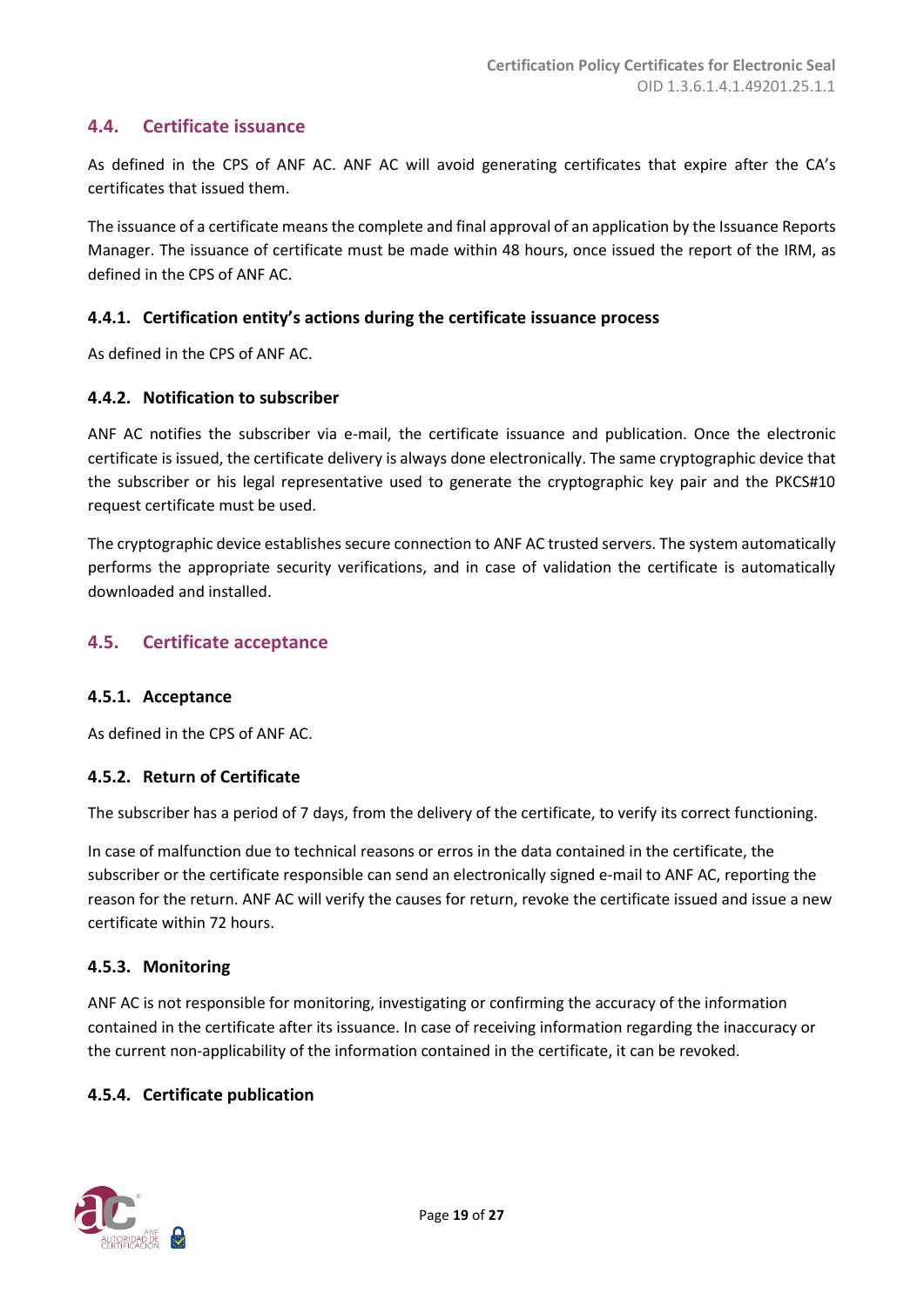The certificate is published in the repositories of ANF AC within a maximum period of 24 hours since its emission has occurred.

#### <span id="page-19-0"></span>**4.5.5. Notification of certificate issuance to third parties**

No notification is made to third parties.

#### <span id="page-19-1"></span>**4.6. Rejection**

As defined in the CPS of ANF AC.

#### <span id="page-19-2"></span>**4.7. Renewal of Certificates**

Generally, as defined in the CPS of ANF AC.

#### <span id="page-19-3"></span>**4.7.1. Valid certificates**

ANF AC notifies the subscriber the expiration of the certificate expiration via email, forwarding the application form to proceed with its renovation. These notifications are sent 90, 30 and 15 days prior to the expiration and the certificate.

Only valid certificates can be renewed, provided that the identification made has not exceeded the period of five years.

#### <span id="page-19-4"></span>**4.7.2. Persons authorized to request the renewal**

The renewal application form must be signed by the same subscriber, be the subscriber or the legal representative that processed the certificate request. The personal circumstances of the subscriber should not have changed, especially its legal representation capacity.

#### <span id="page-19-5"></span>**4.7.3. Identification and authentication of the Routine renewal applications**

Identification and authentication for certificate renewal can be done in person using one of the methods described in this section, or processed electronically by completing the corresponding form and signing it with a valid certificate electronically issued as "qualified", and stating as holder the certificate subscriber of which renewal is requested.

In accordance with article 13.4 b) of Spanish Law 59/2003, December 19th, on Electronic Signature, certificate renewal by electronically signed applications requires that less than five years have passed since the personal identification took place.

To ensure compliance with art. 13.4. b) of the Electronic Signature Spanish Law and to not exceed the period of 5 years from the initial identification, ANF AC applies the following procedures and technical security measures:

• Certificates of ANF AC shall be always generated using a token that must be used to perform any renewal process.

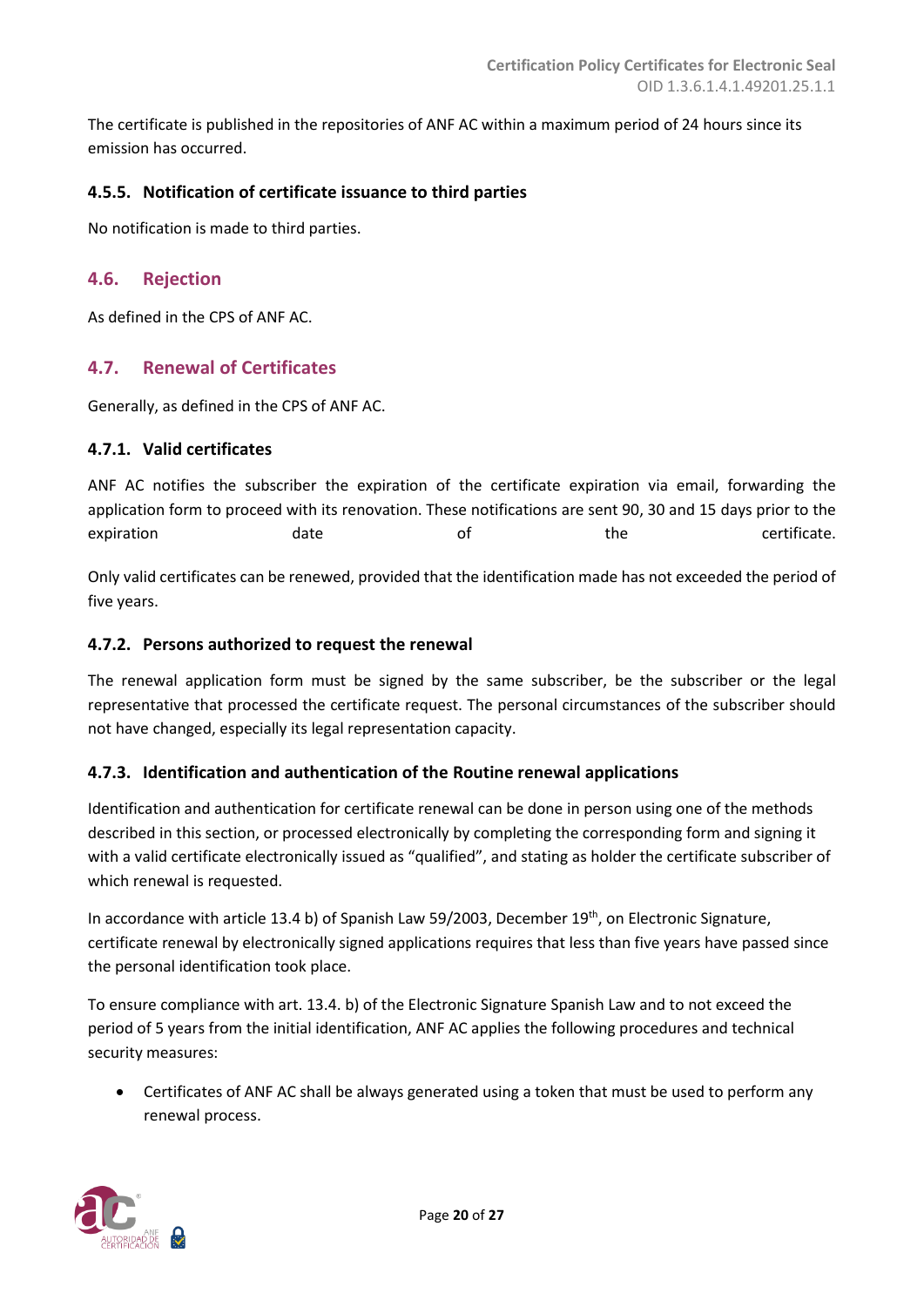This token is unique to any other provided by ANF AC and is programmed so that the user may be able to make a single renewal. This technical procedure prevents an automatic processing once 5 years have passed since the initial identification.

• ANF AC follows a system of registration of applications, distinguishing date of request, -which coincides with the identification - and of issuance of the certificate. This control allows a second renewal if the period of 5 years has not been reached since the initial identification.

The technical system requires a specific request of the user, the direct intervention of an ANF AC operator, which in turn, requires validating the application by applying coherent security verification. If 5 years have exceeded, the application itself blocks the process, otherwise facilitates the operator the process until the certificate renewal.

• Before the renewal of the PSD2 certificates, ANF AC will repeat the verification of the specific attributes of PSD2 included in the certificate. If the Competent National Authority provides standards for the validation of these attributes, ANF AC will apply those standards.

# <span id="page-20-0"></span>**4.7.4. Approval or rejection of applications for renewal**

The same procedure performed for the emission process specified herein shall be followed.

# <span id="page-20-1"></span>**4.7.5. Notification of certificate renewal**

The same procedure performed for the emission process specified herein shall be followed.

# <span id="page-20-2"></span>**4.7.6. Acceptance of the certificate renewal**

The same procedure performed for the emission process specified herein shall be followed.

#### <span id="page-20-3"></span>**4.7.7. Publication of the renewal certificate**

The same procedure performed for the emission process specified herein shall be followed.

#### <span id="page-20-4"></span>**4.7.8. Notification of certificate renewal**

Not contemplated

# <span id="page-20-5"></span>**4.7.9. Identification and authentication of re-keying applications after revocation (non-**

#### **compromised key)**

The renewal of expired or revoked certificates is not authorized.

# <span id="page-20-6"></span>**4.8. Certificate modification**

Not applicable.

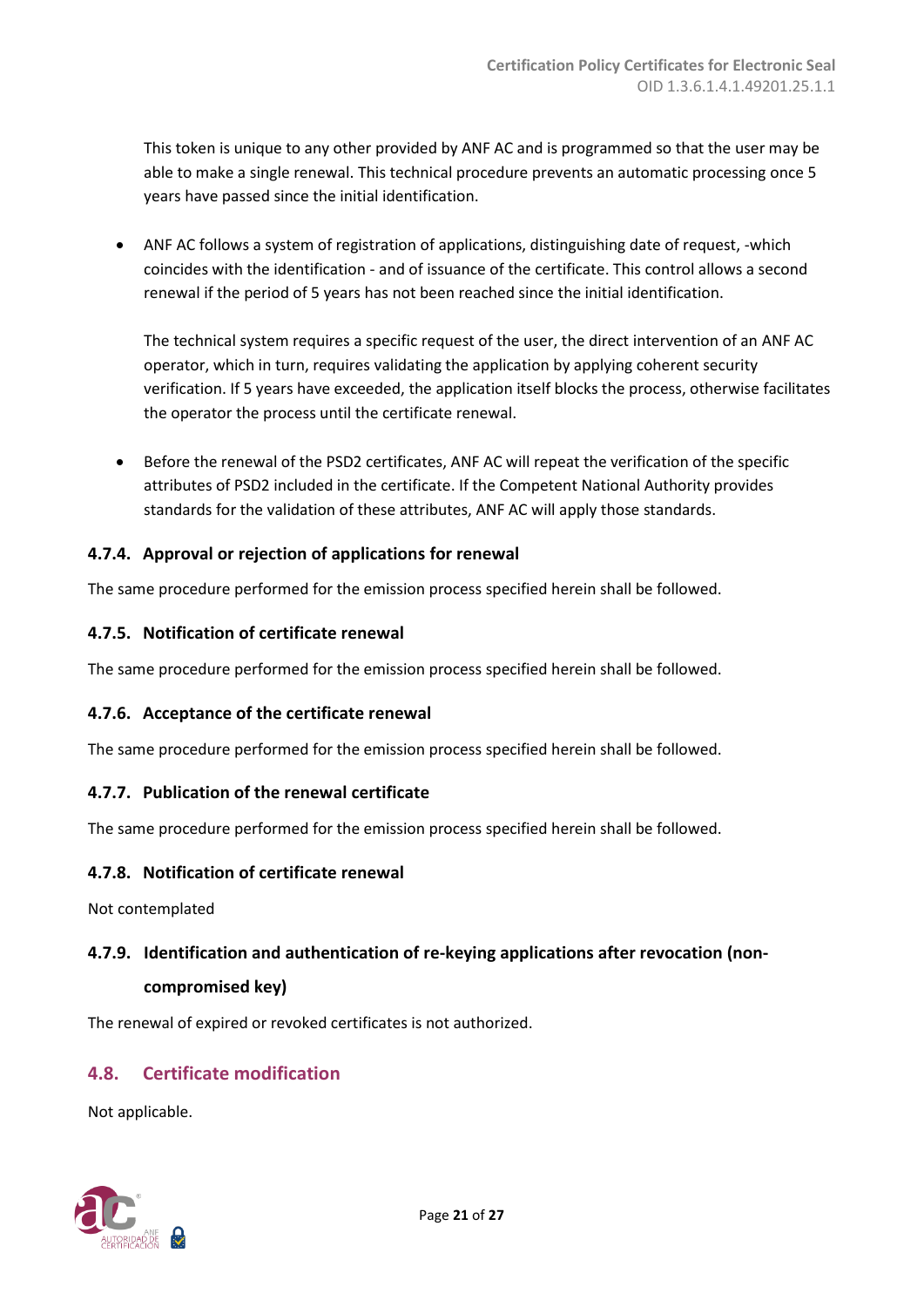# <span id="page-21-0"></span>**4.9. Certificate revocation**

Generally, as defined in the CPS of ANF AC.

In the PSD2 certificates, if the National Competent Authority (NCA), as the owner of the specific information of PSD2, notifies ANF AC that it has changed relevant information, ANF AC will investigate this notification regardless of its content and format. ANF AC will determine if the changes affect the validity of the certificate, in which case it will revoke the affected certificate (s). ANF AC will carry out this verification and evaluation within a maximum period of 72 hours, unless justified.

The NCA, to notify changes in the relevant PSD2 regulatory information of the Payment Service Provider (PSP), can send email to [info@anf.es](mailto:info@anf.es)

The NCA, as the owner of the specific information of PSD2, can request the revocation of PSD2 certificates following the procedure defined in the CPS. This procedure allows the Competent National Authority to specify the reason for the revocation.

ANF AC will process these requests and validate their authenticity. If a reason is not provided or the reason is not in the area of responsibility of the NCA, ANF AC may decide not to take action. Based on an authentic request, ANF AC will revoke the certificate if any of the following conditions are met:

- The PSP authorization has been revoked,
- the authorization number of the PSP has changed,
- the name or identifier Competent National Authority has changed,
- any PSP role included in the certificate has been revoked,
- Revocation is mandatory by law.
- <span id="page-21-1"></span>• Any other cause of revocation established in this Certification Policy.

# **4.10. Keys storage and recovery**

Except for centralized electronic signature certificates, ANF AC does not store, nor has the ability to store the private key of the subscribers and, therefore, does not provide key recovery service.

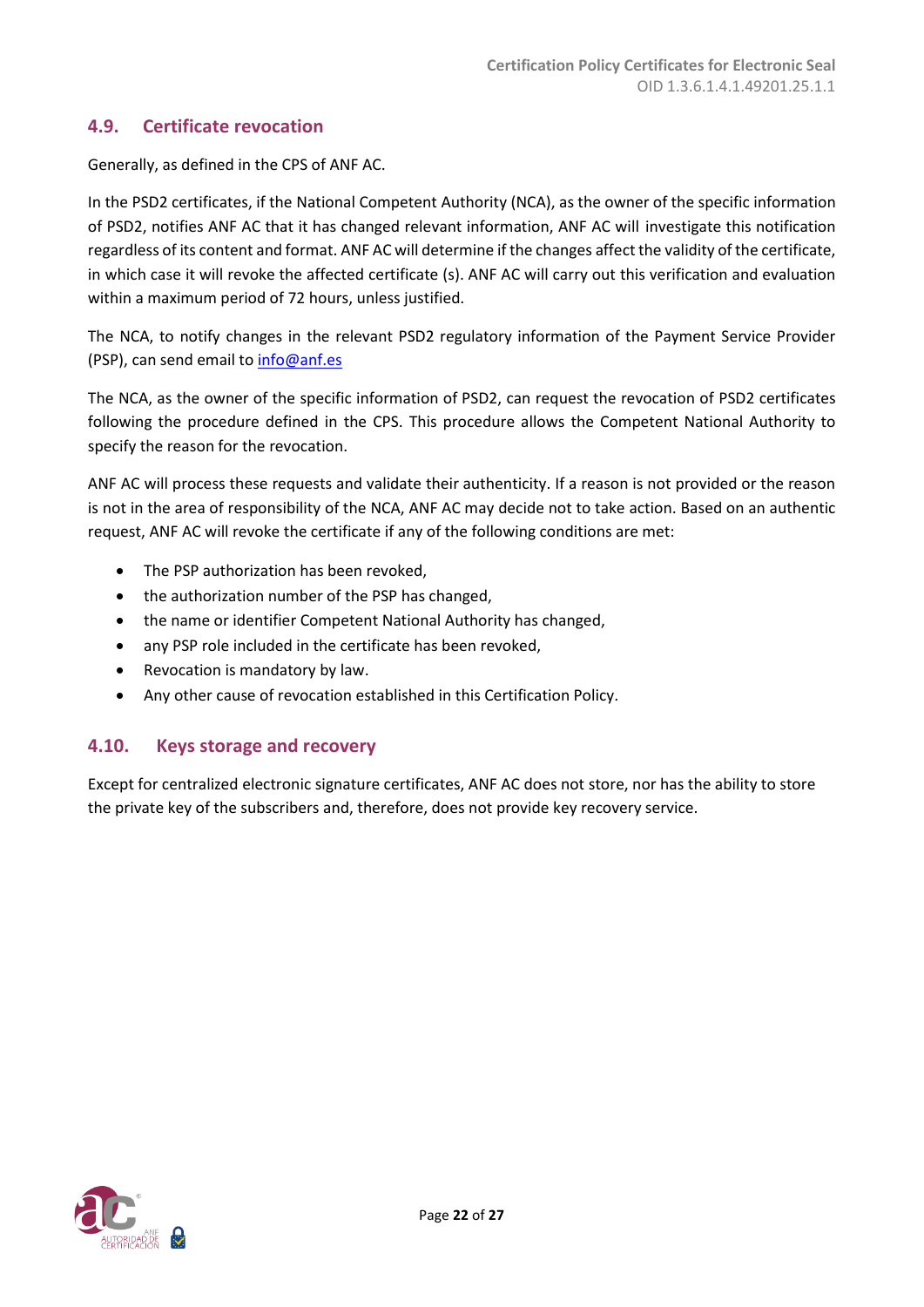# <span id="page-22-0"></span>5. Physical Security, Facilities, Management and Operational Controls

ANF AC maintains the following criteria in relation to the information available for audit and analysis of incidents related to certificates.

#### **a) Control and incident detection**

Any interested person can communicate their complaints or suggestions through the following means:

- By telephone: 902 902 172 (calls from Spain); (+34) 933 935 946 (International).
- By email: [info@anf.es](mailto:info@anf.es)
- Filling the electronic form available on the website [https://www.anf.es/en.](https://www.anf.es/en)
- In person at one of the offices of the Recognized Registration Authorities.
- In person at one of the offices of ANF AC.

The annual internal audit protocol specifically requires the completion of a review of the operation of certificates issuance, with a minimum sample of 3% of the issued certificates.

#### **b) Incident Registry**

ANF AC has an Incident Registry in which it is registered every incident that has occurred with the certificates issued and the evidences obtained. These incidents are registered, analyzed and resolved per the procedures of ANF AC's Information Security Management System.

The Security Manager determines the severity of the incident and names a responsible and, in case of significant security incidents, reports to the PKI Governing Board.

# <span id="page-22-1"></span>**5.1. Physical security controls**

As defined in the CPS of ANF AC.

# <span id="page-22-2"></span>**5.2. Procedural controls**

As defined in the CPS of ANF AC.

# <span id="page-22-3"></span>**5.3. Personnel controls**

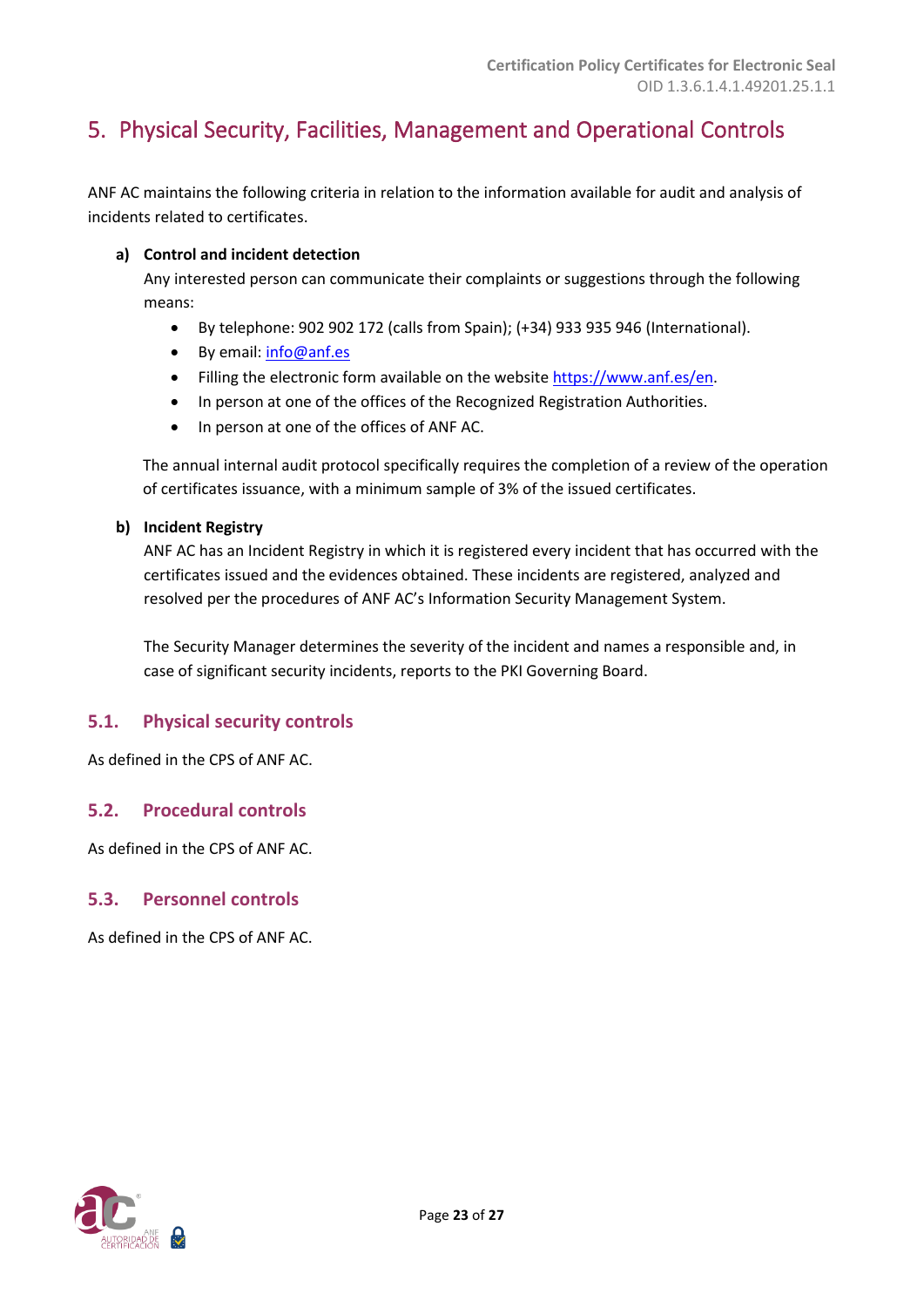# <span id="page-23-0"></span>6. Technical Security Controls

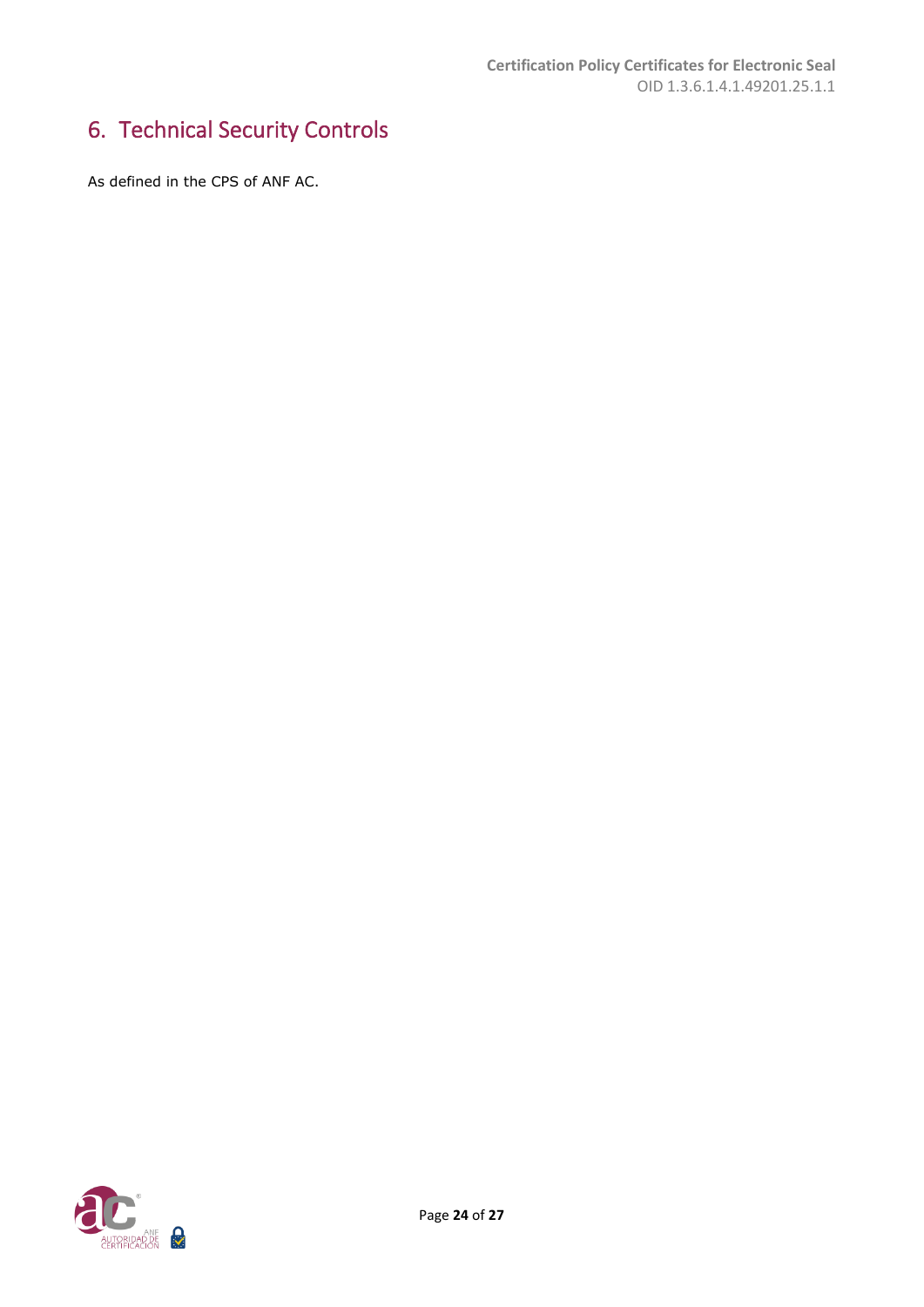# <span id="page-24-0"></span>7. Certificates profiles, CRL and OCSP

# <span id="page-24-1"></span>**7.1. Certificate Profiles**

As defined in the certificate profile document.

To identify the certificates, ANF AC has assigned the following object identifiers (OID):

| <b>Tipo</b>                                      | Soporte                    |                            | <b>OID</b>                  |
|--------------------------------------------------|----------------------------|----------------------------|-----------------------------|
| <b>Certificate for</b>                           | Cryptographic software     |                            | 1.3.6.1.4.1.18332.25.1.1.1  |
| electronic seal                                  | QSCD                       |                            | 1.3.6.1.4.1.18332.25.1.1.4  |
|                                                  | <b>Centralized Service</b> |                            | 1.3.6.1.4.1.18332.25.1.1.9  |
| <b>Certificate for</b>                           | Medium level               | Cryptographic software     | 1.3.6.1.4.1.18332.25.1.1.3  |
| electronic seal                                  | High level                 | QSCD                       | 1.3.6.1.4.1.18332.25.1.1.2  |
| <b>AAPP</b>                                      |                            | <b>Centralized Service</b> | 1.3.6.1.4.1.18332.25.1.1.11 |
| Cryptographic software<br><b>Certificate for</b> |                            | 1.3.6.1.4.1.18332.25.1.1.5 |                             |
| electronic seal for                              | QSCD                       |                            | 1.3.6.1.4.1.18332.25.1.1.6  |
| PSD <sub>2</sub>                                 | <b>Centralized Service</b> |                            | 1.3.6.1.4.1.18332.25.1.1.7  |

#### <span id="page-24-2"></span>**7.2. CRL profile**

As defined in the CPS of ANF AC.

# <span id="page-24-3"></span>**7.3. OCSP profile**

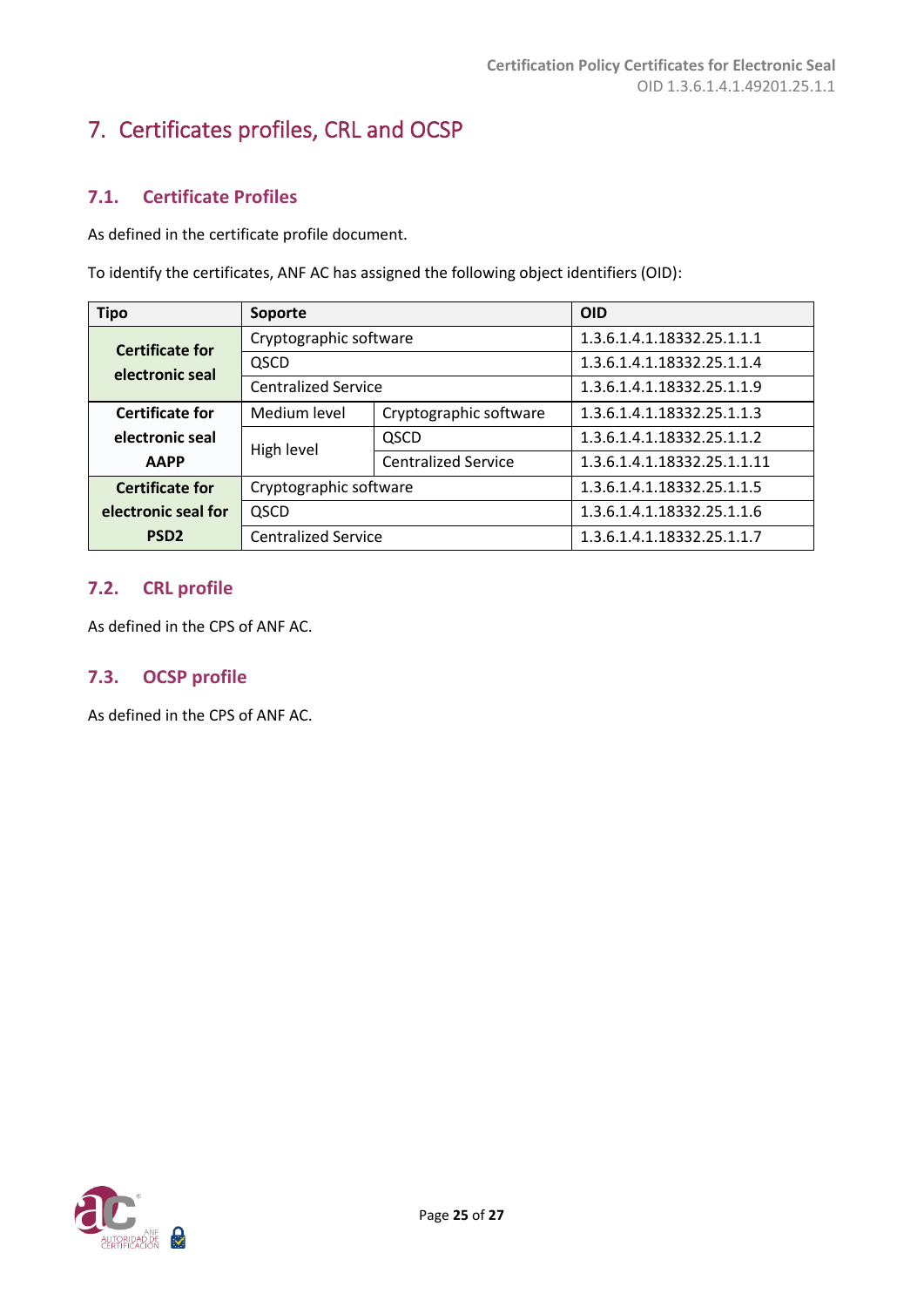# <span id="page-25-0"></span>8. Compliance Audit